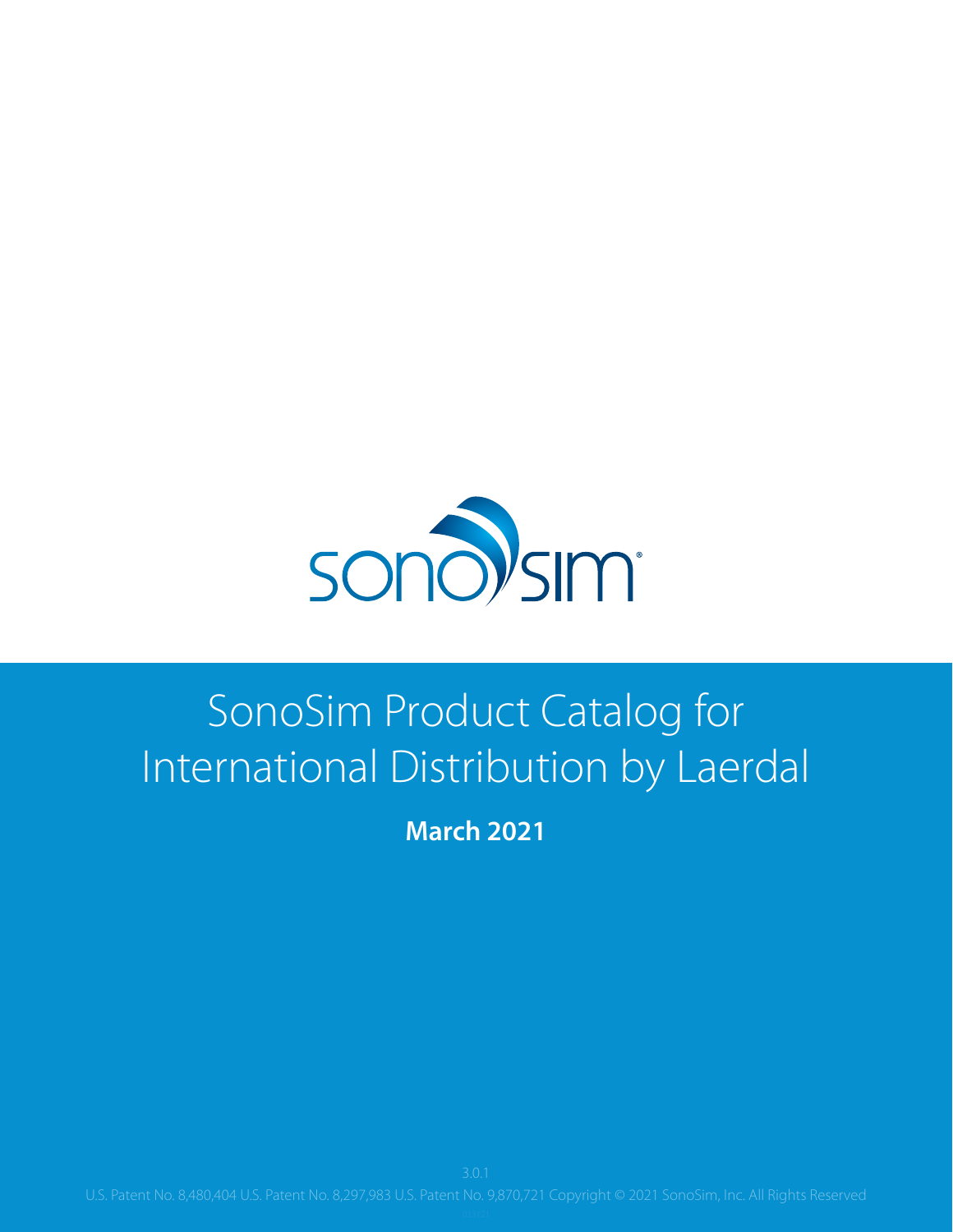#### SonoSim® Starter Edition

| <b>Product ID</b>                                                     | <b>Product Name</b>        | <b>Product Description</b>                                                                                                                                                                                                                                                                         |
|-----------------------------------------------------------------------|----------------------------|----------------------------------------------------------------------------------------------------------------------------------------------------------------------------------------------------------------------------------------------------------------------------------------------------|
| SonoSim Product ID<br>200-9501-SDE<br>Laerdal Catalog ID<br>390-00500 | SonoSim Starter<br>Edition | The Starter Edition is designed to introduce learners to the<br>foundational concepts and basics of ultrasound. This Edition<br>includes the Fundamentals of Ultrasound as well as five years of<br>SonoSim Care. Customers can also add on additional modules to<br>fulfill their training needs. |

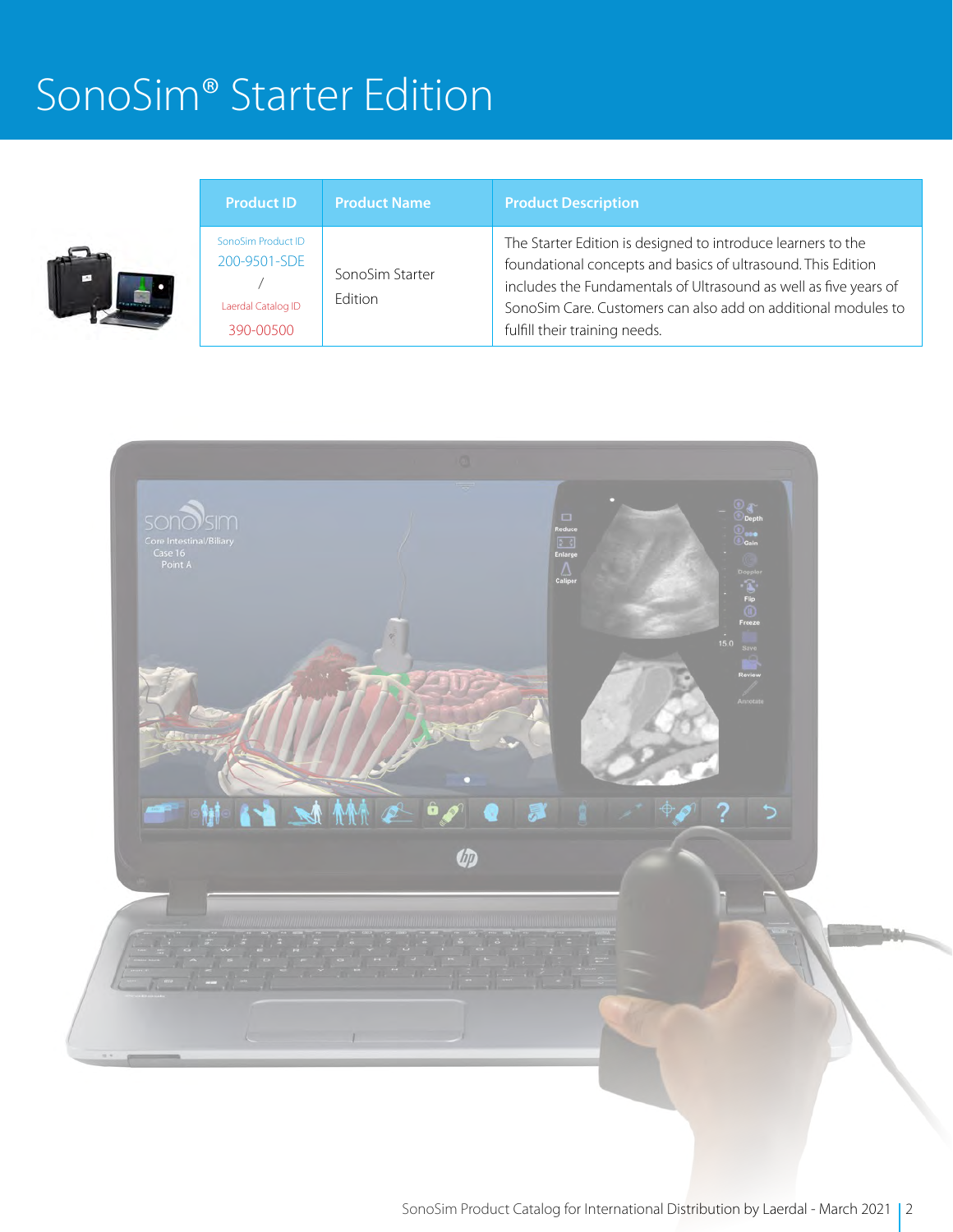# Preconfigured Bundles





| <b>Product ID</b>               | <b>Product Name</b>              | <b>Product Description</b>                                                                                                                                                                                                                                                                                                                                                                                                                                                                                                                                                                                                                                                                                                                                                                                 |
|---------------------------------|----------------------------------|------------------------------------------------------------------------------------------------------------------------------------------------------------------------------------------------------------------------------------------------------------------------------------------------------------------------------------------------------------------------------------------------------------------------------------------------------------------------------------------------------------------------------------------------------------------------------------------------------------------------------------------------------------------------------------------------------------------------------------------------------------------------------------------------------------|
| Laerdal Catalog ID<br>390-00800 | COVID-19 Content<br>Bundle       | This Bundle is an add-on to the Starter Edition that is specifically<br>designed for COVID-19 training needs. Includes the following<br>modules:<br>Airway: Core Clinical<br>Cardiology: Core Clinical<br>Pulmonary: Core Clinical<br>Intestinal/Biliary: Core Clinical<br>Rapid Ultrasound in Shock: Core Clinical<br>Lungs: Anatomy & Physiology<br>Heart: Anatomy & Physiology<br>GI Tract: Anatomy & Physiology                                                                                                                                                                                                                                                                                                                                                                                        |
| Laerdal Catalog ID<br>390-00550 | Anaesthesiology<br><b>Bundle</b> | This Bundle is an add-on to the Starter Edition that is specifically<br>designed for Anaesthesiology training needs. Includes the<br>following modules:<br>Airway: Core Clinical<br>Aorta/IVC: Core Clinical<br>Bladder: Core Clinical<br>Cardiology: Core Clinical<br>Pulmonary: Core Clinical<br>Arm-Arterial: Anatomy & Physiology<br>Arm-Venous: Anatomy & Physiology<br>Cerebrovascular: Anatomy & Physiology<br>Spine: Anatomy & Physiology<br>Focused Cardiac Ultrasound (FoCUS) - Part I: Advanced Clinical<br>Introduction to Ultrasound-Guided Procedures: Procedure<br>Peripheral Venous Access: Procedure<br>Ultrasound-Guided Femoral Line Placement: Procedure<br>Ultrasound-Guided Internal Jugular Vein Cannulation: Procedure<br>Ultrasound-Guided Subclavian Vein Cannulation: Procedure |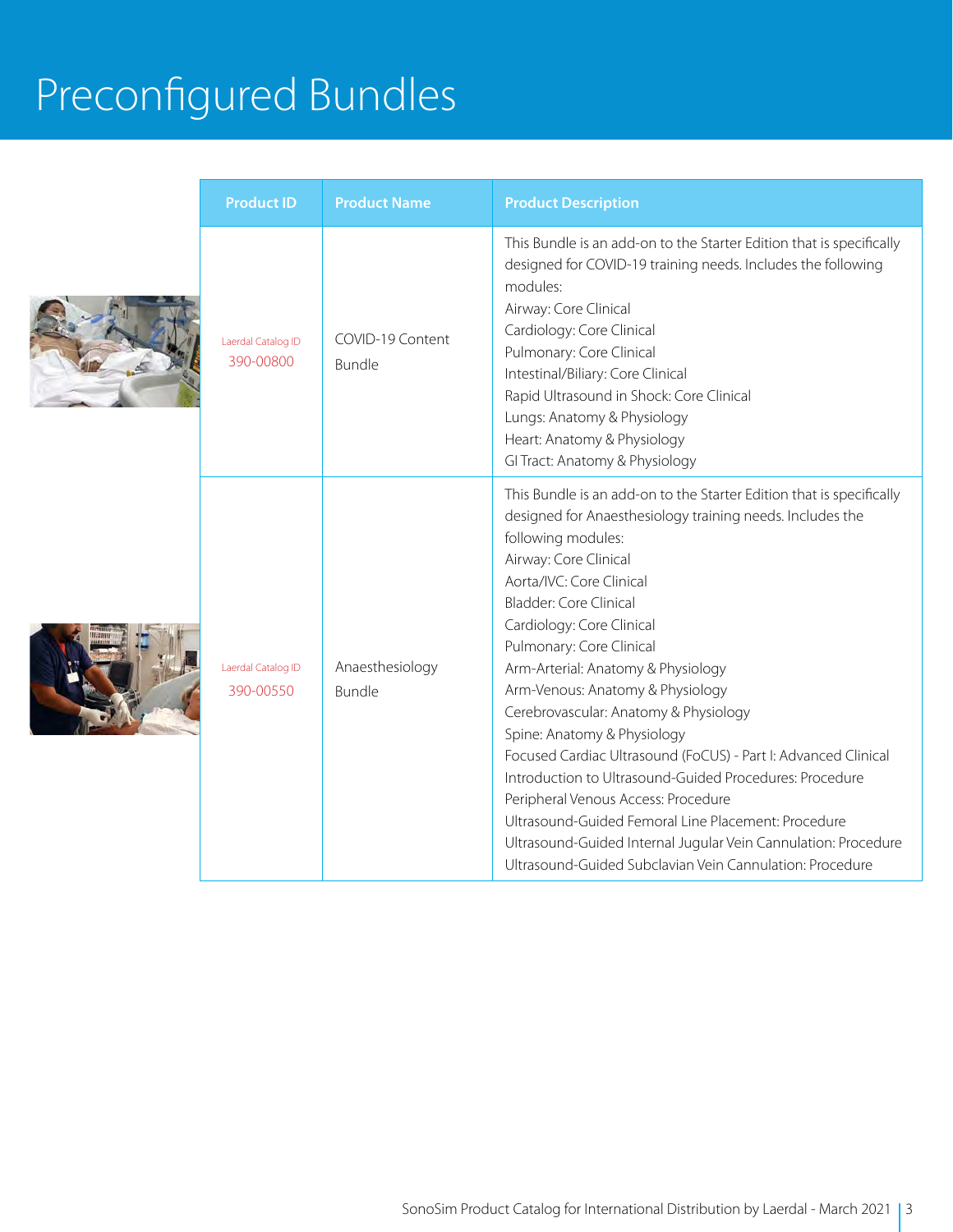# Preconfigured Bundles

| <b>Product ID</b>               | <b>Product Name</b>                 | <b>Product Description</b>                                                                                                                                                                                                                                                                                                                                                                                                                                                                                                                                                                                                                                                                                                                                                                                                                                            |
|---------------------------------|-------------------------------------|-----------------------------------------------------------------------------------------------------------------------------------------------------------------------------------------------------------------------------------------------------------------------------------------------------------------------------------------------------------------------------------------------------------------------------------------------------------------------------------------------------------------------------------------------------------------------------------------------------------------------------------------------------------------------------------------------------------------------------------------------------------------------------------------------------------------------------------------------------------------------|
| Laerdal Catalog ID<br>390-00600 | <b>Emergency Medicine</b><br>Bundle | This Bundle is an add-on to the Starter Edition that is specifically<br>designed for Emergency Medicine training needs. Includes the<br>following modules:<br>Aorta/IVC: Core Clinical<br>Bladder: Core Clinical<br>Cardiology: Core Clinical<br>eFAST Protocol: Core Clinical<br>Intestinal/Biliary: Core Clinical<br>Musculoskeletal: Core Clinical<br>OB/GYN: Core Clinical<br>Pulmonary: Core Clinical<br>Rapid Ultrasound in Shock: Core Clinical<br>Renal: Core Clinical<br>Soft Tissue: Core Clinical<br>Focused Cardiac Ultrasound (FoCUS) - Part I: Advanced Clinical<br>Introduction to Ultrasound-Guided Procedures: Procedure<br>Peripheral Venous Access: Procedure<br>Ultrasound-Guided Femoral Line Placement: Procedure<br>Ultrasound-Guided Internal Jugular Vein Cannulation: Procedure<br>Ultrasound-Guided Subclavian Vein Cannulation: Procedure |
| Laerdal Catalog ID<br>390-00650 | Critical Care Bundle                | This Bundle is an add-on to the Starter Edition that is specifically<br>designed for Critical Care training needs. Includes the following<br>modules:<br>Airway: Core Clinical<br>Aorta/IVC: Core Clinical<br>Cardiology: Core Clinical<br>Pulmonary: Core Clinical<br>Rapid Ultrasound in Shock: Core Clinical<br>Heart: Anatomy & Physiology<br>Lungs: Anatomy & Physiology<br>Focused Cardiac Ultrasound (FoCUS) - Part I: Advanced Clinical<br>Introduction to Ultrasound-Guided Procedures: Procedure<br>Peripheral Venous Access: Procedure<br>Ultrasound-Guided Femoral Line Placement: Procedure<br>Ultrasound-Guided Internal Jugular Vein Cannulation: Procedure<br>Ultrasound-Guided Subclavian Vein Cannulation: Procedure                                                                                                                                |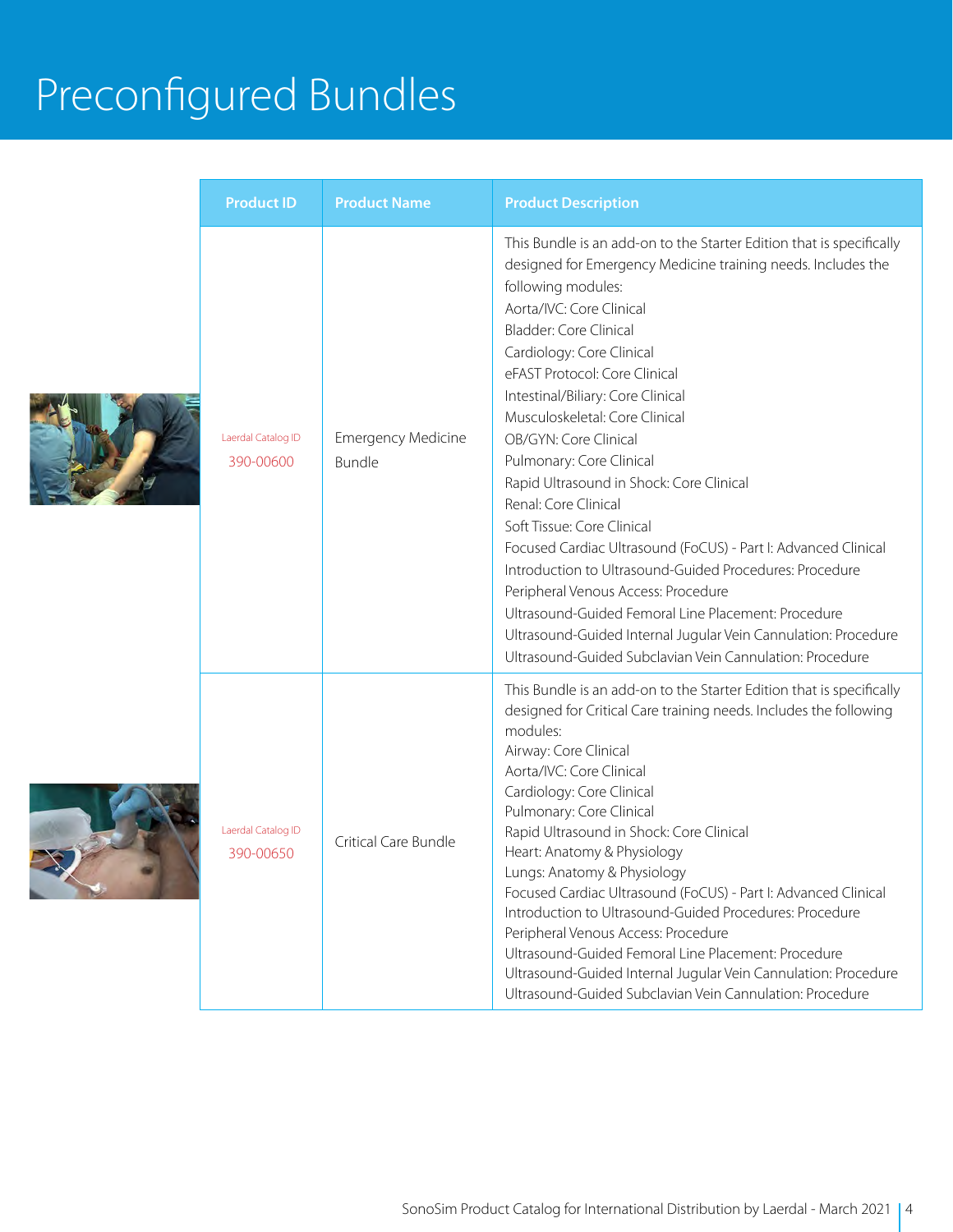# Preconfigured Bundles





| <b>Product ID</b>                   | <b>Product Name</b>                | <b>Product Description</b>                                                                                                                                                                                                                                                                                                                                                                                                                                                                                                                                                                                                                                                                                                                                                                                                                 |
|-------------------------------------|------------------------------------|--------------------------------------------------------------------------------------------------------------------------------------------------------------------------------------------------------------------------------------------------------------------------------------------------------------------------------------------------------------------------------------------------------------------------------------------------------------------------------------------------------------------------------------------------------------------------------------------------------------------------------------------------------------------------------------------------------------------------------------------------------------------------------------------------------------------------------------------|
| Laerdal Catalog ID<br>(COMING SOON) | Obstetrics &<br>Gynaecology Bundle | This Bundle is an add-on to the Starter Edition that is specifically<br>designed for OB/GYN training needs. Includes the following modules:<br>Female Pelvis: Anatomy & Physiology<br>OB/GYN: Core Clinical<br>First-Trimester Pregnancy: Advanced Clinical<br>Second- and Third-Trimester Pregnancy - Part I: Advanced Clinical<br>Second- and Third-Trimester Pregnancy - Part II: Advanced Clinical<br>GYN Ultrasound of Nonpregnant Normal Uterus: Advanced Clinical<br>GYN Ultrasound of Nonpregnant Abnormal Uterus - Part I:<br><b>Advanced Clinical</b><br>GYN Ultrasound of Nonpregnant Abnormal Uterus - Part II:<br>Advanced Clinical<br>GYN Ultrasound Nonmalignant Adnexal Conditions: Advanced Clinical<br>GYN Ultrasound Normal Adnexa: Advanced Clinical<br>GYN Ultrasound Malignant Adnexal Conditions: Advanced Clinical |
| Laerdal Catalog ID<br>390-00750     | Needle Guided Bundle               | This Bundle is an add-on to the Starter Edition that is specifically<br>designed for needle-guided procedure training. Includes the<br>following modules:<br>Arm-Arterial: Anatomy & Physiology<br>Arm-Venous: Anatomy & Physiology<br>Cerebrovascular: Anatomy & Physiology<br>Leg-Arterial: Anatomy & Physiology<br>Leg-Venous: Anatomy & Physiology<br>Soft Tissue: Anatomy & Physiology<br>Introduction to Ultrasound-Guided Procedures: Procedure<br>Peripheral Venous Access: Procedure<br>Ultrasound-Guided Femoral Line Placement: Procedure<br>Ultrasound-Guided Internal Jugular Vein Cannulation: Procedure<br>Ultrasound-Guided Subclavian Vein Cannulation: Procedure                                                                                                                                                         |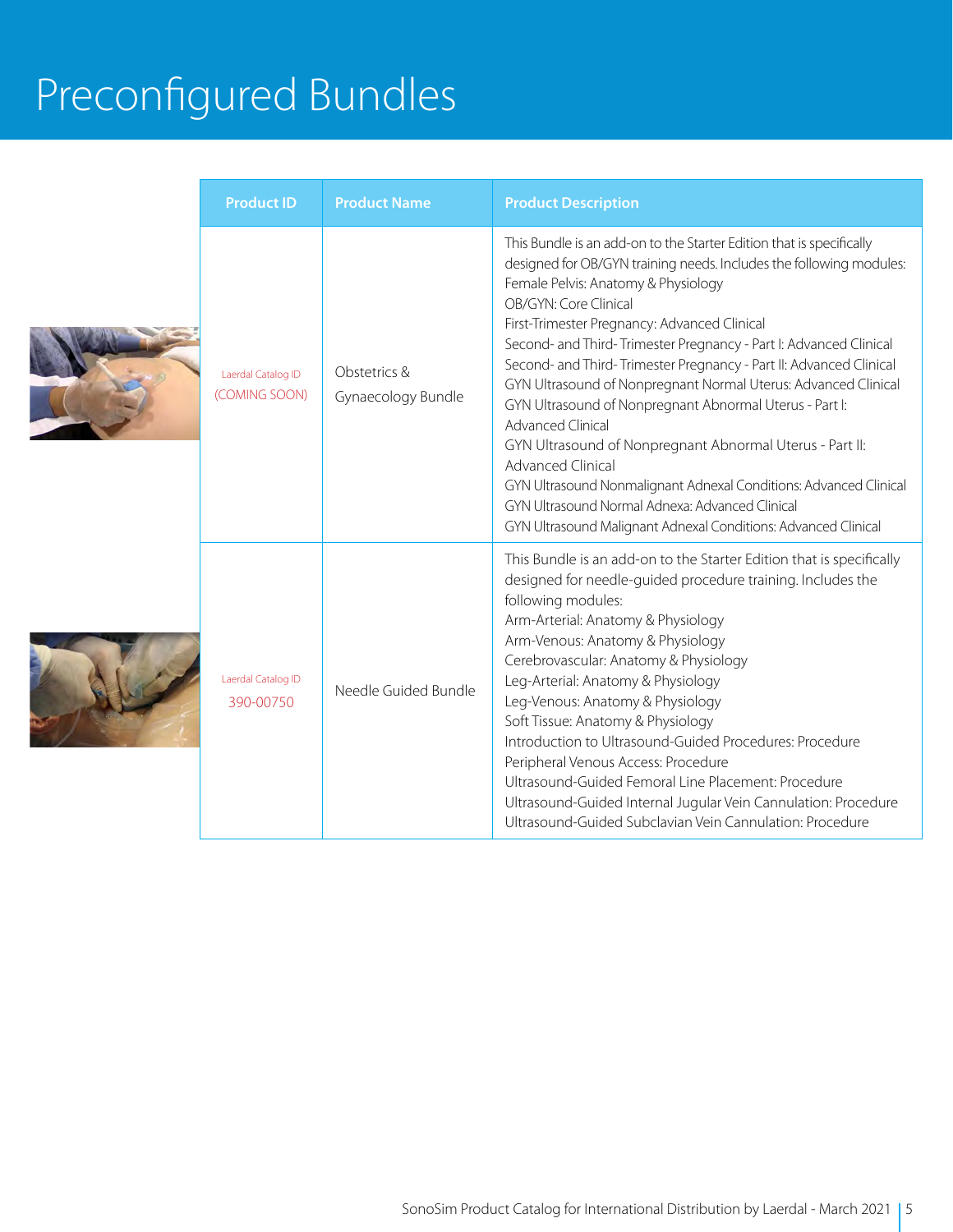# Core Clinical Modules

| <b>Product ID</b>                                                      | <b>Product Name</b>                                    | <b>Product Description</b>                                                                                                                                                                                                                                                                            |
|------------------------------------------------------------------------|--------------------------------------------------------|-------------------------------------------------------------------------------------------------------------------------------------------------------------------------------------------------------------------------------------------------------------------------------------------------------|
| SonoSim Product ID<br>200-1000-SDE<br>Laerdal Catalog ID<br>390-504133 | Fundamentals of<br>Ultrasound: Core<br>Clinical Module | This Fundamentals of Ultrasound Module will teach you the<br>basic principles of ultrasonography. This module provides<br>comprehensive didactic, knowledge assessment, and hands-on<br>training.                                                                                                     |
| SonoSim Product ID<br>200-1005-SDE<br>Laerdal Catalog ID<br>390-504136 | Airway: Core<br>Clinical Module                        | This Airway Module will teach you how to assess the upper<br>airway and surrounding structures with sonography and how<br>to localize endotracheal tube positioning. This module provides<br>comprehensive didactic instruction, knowledge assessment, and<br>hands-on training.                      |
| SonoSim Product ID<br>200-1010-SDE<br>Laerdal Catalog ID<br>390-504141 | Aorta/IVC: Core<br>Clinical Module                     | This Aorta/IVC Module will teach you how to perform<br>ultrasonography of the aorta and inferior vena cava. This module<br>provides comprehensive didactic, knowledge assessment, and<br>hands-on training.                                                                                           |
| SonoSim Product ID<br>200-1015-SDE<br>Laerdal Catalog ID<br>390-504143 | Bladder: Core<br>Clinical Module                       | This Bladder Module will teach you how to use sonography to<br>assess the bladder and surrounding structures. This module<br>provides comprehensive didactic instruction, knowledge<br>assessment, and hands-on training.                                                                             |
| SonoSim Product ID<br>200-1020-SDE<br>Laerdal Catalog ID<br>390-504147 | Cardiology: Core<br>Clinical Module                    | This Cardiology Module will teach you the basics of point-of-care<br>echocardiography. This module provides comprehensive didactic<br>instruction, knowledge assessment, and hands-on training.                                                                                                       |
| SonoSim Product ID<br>200-1025-SDE<br>Laerdal Catalog ID<br>390-512338 | eFAST Protocol: Core<br>Clinical Module                | This eFAST Protocol Module will teach you how to perform<br>an extended focused assessment for trauma (FAST) scan. This<br>Module provides comprehensive didactic instruction, knowledge<br>assessment, and hands-on training.                                                                        |
| SonoSim Product ID<br>200-1030-SDE<br>Laerdal Catalog ID<br>390-504131 | FAST Protocol: Core<br>Clinical Module                 | This FAST Protocol Module will teach you how to perform a<br>focused assessment for trauma (FAST) scan. This module provides<br>comprehensive didactic instruction, knowledge assessment, and<br>hands-on training.                                                                                   |
| SonoSim Product ID<br>200-1035-SDE<br>Laerdal Catalog ID<br>390-504150 | Intestinal/Biliary: Core<br>Clinical Module            | This Intestinal/Biliary Module will teach you how to use<br>sonography to evaluate the hepatobiliary system, appendix, and<br>small and large bowel for normal and pathologic conditions. This<br>module provides comprehensive didactic instruction, knowledge<br>assessment, and hands-on training. |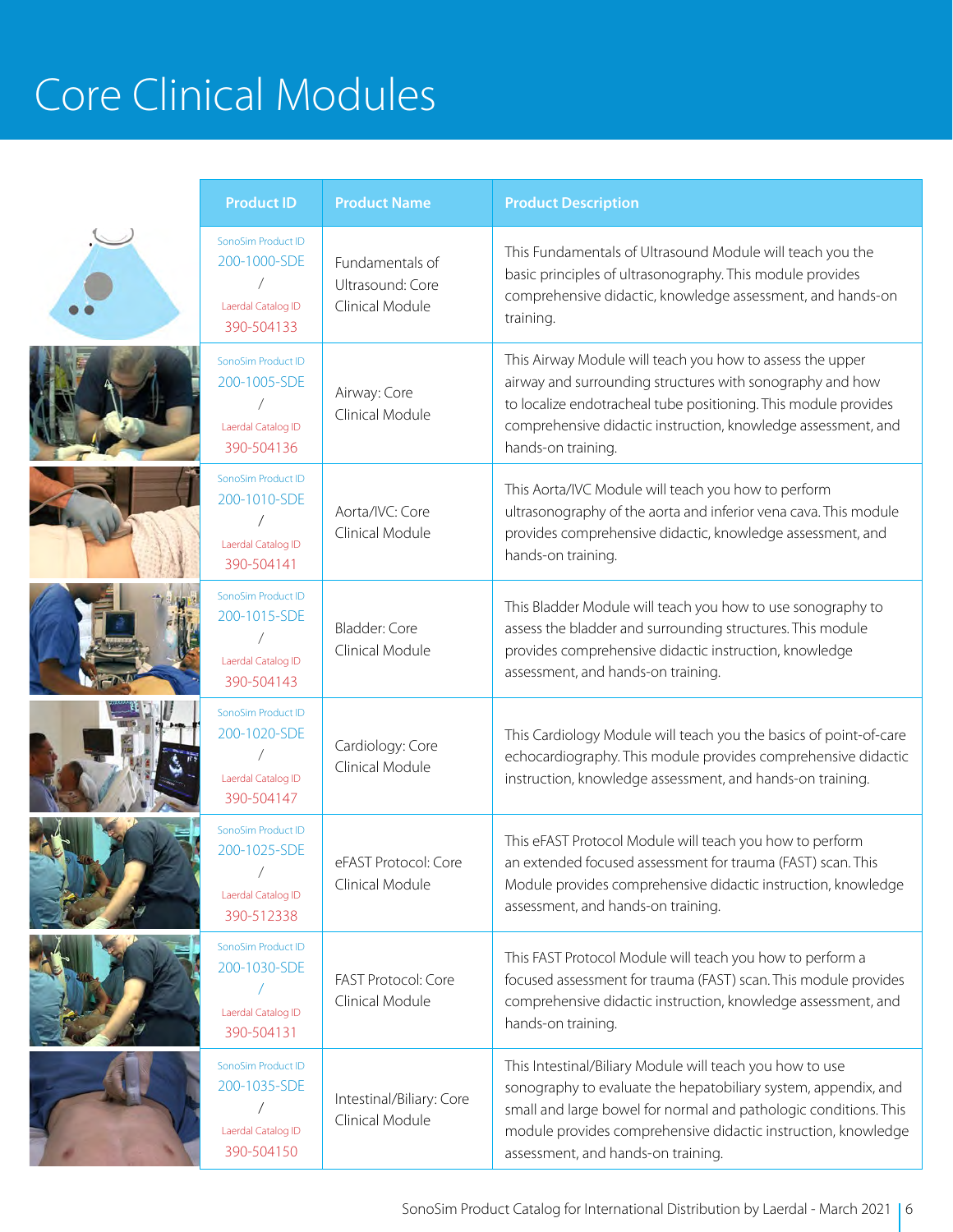### Core Clinical Modules

| <b>Product ID</b>                                                        | <b>Product Name</b>                                   | <b>Product Description</b>                                                                                                                                                                                                                                                                |
|--------------------------------------------------------------------------|-------------------------------------------------------|-------------------------------------------------------------------------------------------------------------------------------------------------------------------------------------------------------------------------------------------------------------------------------------------|
| SonoSim Product ID<br>200-1040-SDE<br>Laerdal Catalog ID<br>390-504155   | Musculoskeletal: Core<br>Clinical Module              | This Musculoskeletal Module will teach you how to use<br>sonography to assess soft tissues, joints, bones for pathology.<br>This module provides comprehensive didactic, knowledge<br>assessment, and hands-on training.                                                                  |
| SonoSim Product ID<br>200-1045-SDE<br>Laerdal Catalog ID<br>390-504158   | OB/GYN: Core Clinical<br>Module                       | This OB/GYN Module will teach you how to use sonography<br>to evaluate first-trimester pregnancies and basic gynecologic<br>conditions. This module provides comprehensive didactic<br>instruction, knowledge assessment, and hands-on training.                                          |
| SonoSim Product ID<br>200-1050-SDE<br>Laerdal Catalog ID<br>390-504166   | Ocular: Core Clinical<br>Module                       | This Ocular Module will teach you how to use sonography<br>to assess the anterior and posterior segment of the eye. This<br>module provides comprehensive didactic instruction, knowledge<br>assessment, and hands-on training.                                                           |
| SonoSim Product ID<br>200-1060-SDE<br>Laerdal Catalog ID<br>390-504172   | Pulmonary: Core<br>Clinical Module                    | This Pulmonary Module will teach you how to use sonography to<br>assess a variety of normal and pathologic pulmonary conditions.<br>This module provides comprehensive didactic instruction,<br>knowledge assessment, and hands-on training.                                              |
| SonoSim Product ID<br>200-1070-SDE<br>Laerdal Catalog ID<br>390-504178   | Rapid Ultrasound in<br>Shock: Core Clinical<br>Module | This Rapid Ultrasound in Shock (RUSH) Protocol Module will teach<br>you how to use sonography to assess the soft tissues of the body<br>for normal and pathologic conditions. This module provides<br>comprehensive didactic instruction, knowledge assessment, and<br>hands-on training. |
| SonoSim Product ID<br>200-1065-SDE<br>Laerdal Catalog ID<br>390-504406   | Renal: Core Clinical<br>Module                        | This Renal Module will teach you how to use sonography to<br>assess the upper urinary tract and surrounding structures. This<br>module provides comprehensive didactic instruction, knowledge<br>assessment, and hands-on training.                                                       |
| SonoSim Product ID<br>200-1075-SDE<br>Laerdal Catalog ID<br>390-504182   | Soft Tissue: Core<br>Clinical Module                  | This Soft Tissue Module will teach you how to use sonography<br>to assess the soft tissues of the body for normal and pathologic<br>conditions. This module provides comprehensive didactic<br>instruction, knowledge assessment, and hands-on training.                                  |
| SonoSim Product ID<br>200-1058-SDE<br>Laerdal Catalog ID<br>390-200-1085 | DVT - Lower Extremity:<br>Core Clinical Module        | This DVT Module will teach you sonographic evaluation of lower<br>extremity deep vein thrombosis (DVT), including both first-time<br>and recurrent DVTs. This Module provides comprehensive didactic<br>instruction, knowledge assessment, and hands-on training.                         |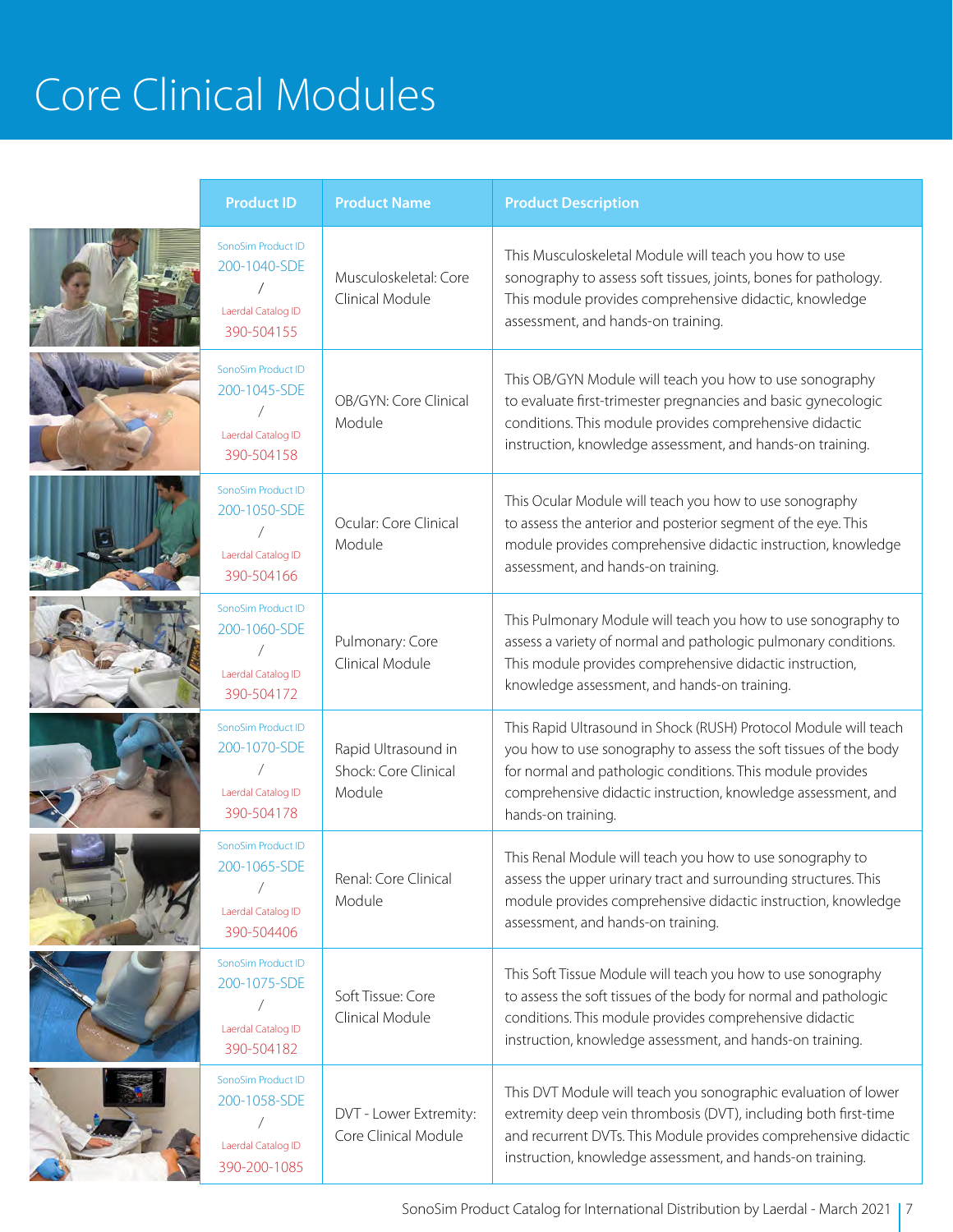T

| <b>Product ID</b>                                                      | <b>Product Name</b>                               | <b>Product Description</b>                                                                                                                                                                                                                                                                                                                                                                                                                                                                                                                                                                                                       |
|------------------------------------------------------------------------|---------------------------------------------------|----------------------------------------------------------------------------------------------------------------------------------------------------------------------------------------------------------------------------------------------------------------------------------------------------------------------------------------------------------------------------------------------------------------------------------------------------------------------------------------------------------------------------------------------------------------------------------------------------------------------------------|
| SonoSim Product ID<br>200-2000-SDE<br>Laerdal Catalog ID<br>390-504137 | Adrenal Glands:<br>Anatomy & Physiology<br>Module | This Adrenal Glands: Anatomy & Physiology Module begins<br>with an overview of the role of ultrasound in the evaluation of<br>adrenal glands. A brief overview of adrenal gland anatomy and<br>physiology is provided. The sonographic anatomy of the adrenal<br>glands is described in detail. Optimal transducer selection,<br>patient positioning, imaging approaches, and techniques for<br>sonographically evaluating the adrenal glands are discussed. The<br>course concludes with imaging tips and pitfalls and a summary<br>of salient teaching points.                                                                 |
| SonoSim Product ID<br>200-2005-SDE<br>Laerdal Catalog ID<br>390-504390 | Ankle: Anatomy &<br>Physiology Module             | This Ankle: Anatomy & Physiology Module begins with an<br>overview of the role of ultrasound in the evaluation of the ankle.<br>A brief overview of ankle anatomy and physiology is provided.<br>The sonographic anatomy of the ankle is described in detail.<br>Optimal transducer selection, patient positioning, imaging<br>approaches, and techniques for sonographically evaluating the<br>ankle are discussed. The course concludes with imaging tips and<br>pitfalls and a summary of salient teaching points.                                                                                                            |
| SonoSim Product ID<br>200-2010-SDE<br>Laerdal Catalog ID<br>390-504212 | Aorta/IVC: Anatomy &<br>Physiology<br>Module      | This Aorta/IVC: Anatomy & Physiology Module begins with<br>an overview of the role of ultrasound in the evaluation of the<br>aorta and IVC. A brief overview of aorta and IVC anatomy and<br>physiology is provided. The sonographic anatomy of the aorta<br>and IVC is described in detail. Optimal transducer selection,<br>patient positioning, imaging approaches, and techniques for<br>sonographically evaluating the aorta and IVC are discussed. The<br>course concludes with imaging tips and pitfalls and a summary<br>of salient teaching points.                                                                     |
| SonoSim Product ID<br>200-2015-SDE<br>Laerdal Catalog ID<br>390-504144 | Arm-Arterial: Anatomy<br>& Physiology Module      | This Arm-Arterial: Anatomy & Physiology Module begins with an<br>overview of the role of ultrasound in the evaluation of the upper<br>extremity arterial system. A brief overview of upper extremity arterial<br>anatomy and physiology is provided. The sonographic anatomy of<br>the upper extremity arterial system is described in detail. Optimal<br>transducer selection, patient positioning, imaging approaches, and<br>techniques for sonographically evaluating the upper extremity<br>arterial system are discussed. The course concludes with imaging tips<br>and pitfalls and a summary of salient teaching points. |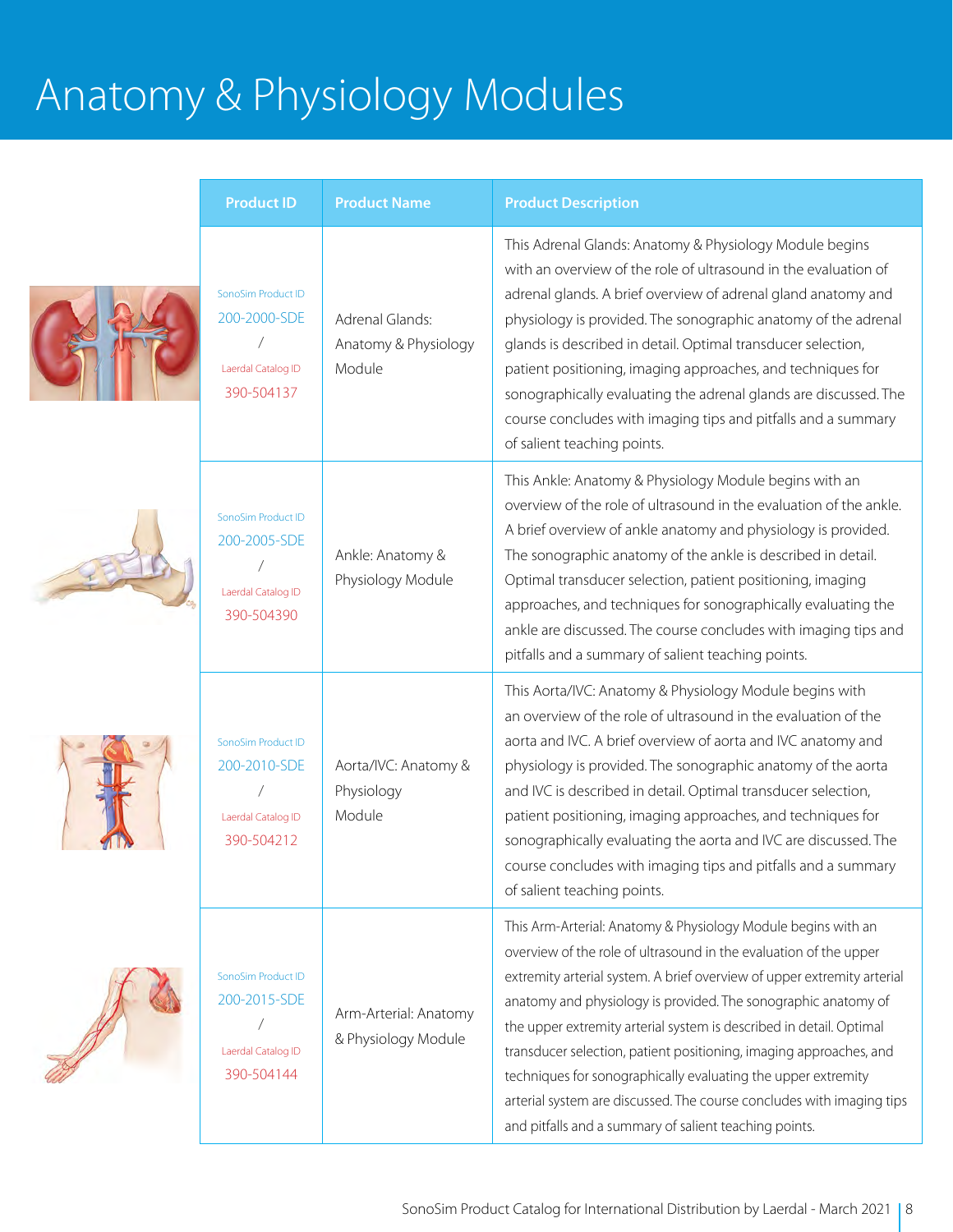| <b>Product ID</b>                                                      | <b>Product Name</b>                          | <b>Product Description</b>                                                                                                                                                                                                                                                                                                                                                                                                                                                                                                                                                                                           |
|------------------------------------------------------------------------|----------------------------------------------|----------------------------------------------------------------------------------------------------------------------------------------------------------------------------------------------------------------------------------------------------------------------------------------------------------------------------------------------------------------------------------------------------------------------------------------------------------------------------------------------------------------------------------------------------------------------------------------------------------------------|
| SonoSim Product ID<br>200-2020-SDE<br>Laerdal Catalog ID<br>390-504148 | Arm-Venous: Anatomy<br>& Physiology Module   | This Arm-Venous: Anatomy & Physiology Module begins with an<br>overview of the role of ultrasound in the evaluation of the upper<br>extremity vasculature. A brief overview of upper extremity venous<br>anatomy and physiology is provided. The sonographic anatomy of<br>the upper extremity venous system is described in detail. Optimal<br>transducer selection, patient positioning, imaging approaches, and<br>techniques for sonographically evaluating the upper extremity<br>venous system are discussed. The course concludes with imaging tips<br>and pitfalls and a summary of salient teaching points. |
| SonoSim Product ID<br>200-2025-SDE<br>Laerdal Catalog ID<br>390-504153 | Biliary Tree: Anatomy &<br>Physiology Module | This Biliary Tree: Anatomy & Physiology Module begins with an<br>overview of the role of ultrasound in the evaluation of the biliary<br>tree. A brief overview of biliary tree anatomy and physiology is<br>provided. The sonographic anatomy of the biliary tree is described<br>in detail. Optimal transducer selection, patient positioning, imaging<br>approaches, and techniques for sonographically evaluating the biliary<br>tree are discussed. The course concludes with imaging tips and<br>pitfalls and a summary of salient teaching points.                                                             |
| SonoSim Product ID<br>200-2030-SDE<br>Laerdal Catalog ID<br>390-504157 | Bladder: Anatomy &<br>Physiology Module      | This Bladder: Anatomy & Physiology Module begins with an<br>overview of the role of ultrasound in the evaluation of the bladder.<br>A brief overview of bladder anatomy and physiology is provided.<br>The sonographic anatomy of the bladder is described in detail.<br>Optimal transducer selection, patient positioning, imaging<br>approaches, and techniques for sonographically evaluating the<br>bladder are discussed. The course concludes with imaging tips<br>and pitfalls and a summary of salient teaching points.                                                                                      |
| SonoSim Product ID<br>200-2035-SDE<br>Laerdal Catalog ID<br>390-504161 | Breast: Anatomy &<br>Physiology Module       | This Breast: Anatomy & Physiology Module begins with an<br>overview of the role of ultrasound in the evaluation of the breast.<br>A brief overview of breast anatomy and physiology is provided.<br>The sonographic anatomy of the breast is described in detail.<br>Optimal transducer selection, patient positioning, imaging<br>approaches, and techniques for sonographically evaluating the<br>breast are discussed. The course concludes with imaging tips and<br>pitfalls and a summary of salient teaching points.                                                                                           |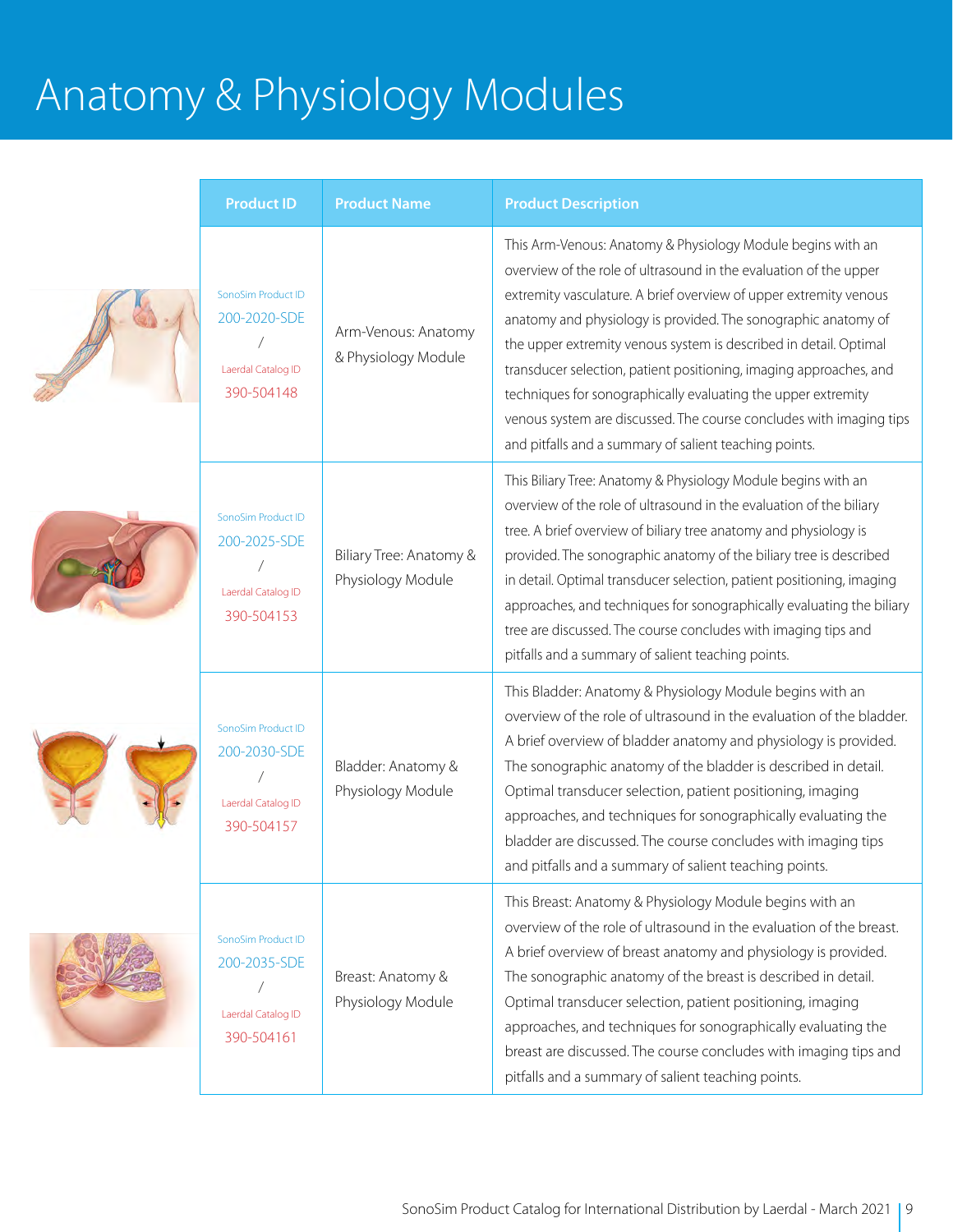| <b>Product ID</b>                                                      | <b>Product Name</b>                                | <b>Product Description</b>                                                                                                                                                                                                                                                                                                                                                                                                                                                                                                                                                                |
|------------------------------------------------------------------------|----------------------------------------------------|-------------------------------------------------------------------------------------------------------------------------------------------------------------------------------------------------------------------------------------------------------------------------------------------------------------------------------------------------------------------------------------------------------------------------------------------------------------------------------------------------------------------------------------------------------------------------------------------|
| SonoSim Product ID<br>200-2040-SDE<br>Laerdal Catalog ID<br>390-504167 | Cerebrovascular:<br>Anatomy & Physiology<br>Module | This Cerebrovascular: Anatomy & Physiology Module begins with<br>an overview of the role of ultrasound in the evaluation of the<br>cerebral vasculature. A brief overview of cerebrovascular anatomy<br>and physiology is provided. The sonographic anatomy of the<br>cerebral vasculature is described in detail. Optimal transducer<br>selection, patient positioning, imaging approaches, and<br>techniques for sonographically evaluating the cerebral vasculature<br>are discussed. The course concludes with imaging tips and pitfalls<br>and a summary of salient teaching points. |
| SonoSim Product ID<br>200-2045-SDE<br>Laerdal Catalog ID<br>390-504398 | Elbow: Anatomy &<br>Physiology Module              | This Elbow: Anatomy & Physiology Module begins with an<br>overview of the role of ultrasound in the evaluation of the elbow.<br>A brief overview of elbow anatomy and physiology is provided.<br>The sonographic anatomy of the elbow is described in detail.<br>Optimal transducer selection, patient positioning, imaging<br>approaches, and techniques for sonographically evaluating the<br>elbow are discussed. The course concludes with imaging tips and<br>pitfalls and a summary of salient teaching points.                                                                     |
| SonoSim Product ID<br>200-2050-SDE<br>Laerdal Catalog ID<br>390-504173 | Female Pelvis:<br>Anatomy & Physiology<br>Module   | This Female Pelvis: Anatomy & Physiology Module begins with<br>an overview of the role of ultrasound in the evaluation of the<br>female pelvis. A brief overview of female pelvic anatomy and<br>physiology is provided. The sonographic anatomy of the female<br>pelvis is described in detail. Optimal transducer selection,<br>patient positioning, imaging approaches, and techniques for<br>sonographically evaluating the female pelvis are discussed. The<br>course concludes with imaging tips and pitfalls and a summary of<br>salient teaching points.                          |
| SonoSim Product ID<br>200-2055-SDE<br>Laerdal Catalog ID<br>390-504384 | Foot: Anatomy &<br>Physiology Module               | This Foot: Anatomy & Physiology Module begins with an overview<br>of the role of ultrasound in the evaluation of the foot. A brief<br>overview of foot anatomy and physiology is provided. The<br>sonographic anatomy of the foot is described in detail. Optimal<br>transducer selection, patient positioning, imaging approaches,<br>and techniques for sonographically evaluating the foot are<br>discussed. The course concludes with imaging tips and pitfalls and<br>a summary of salient teaching points.                                                                          |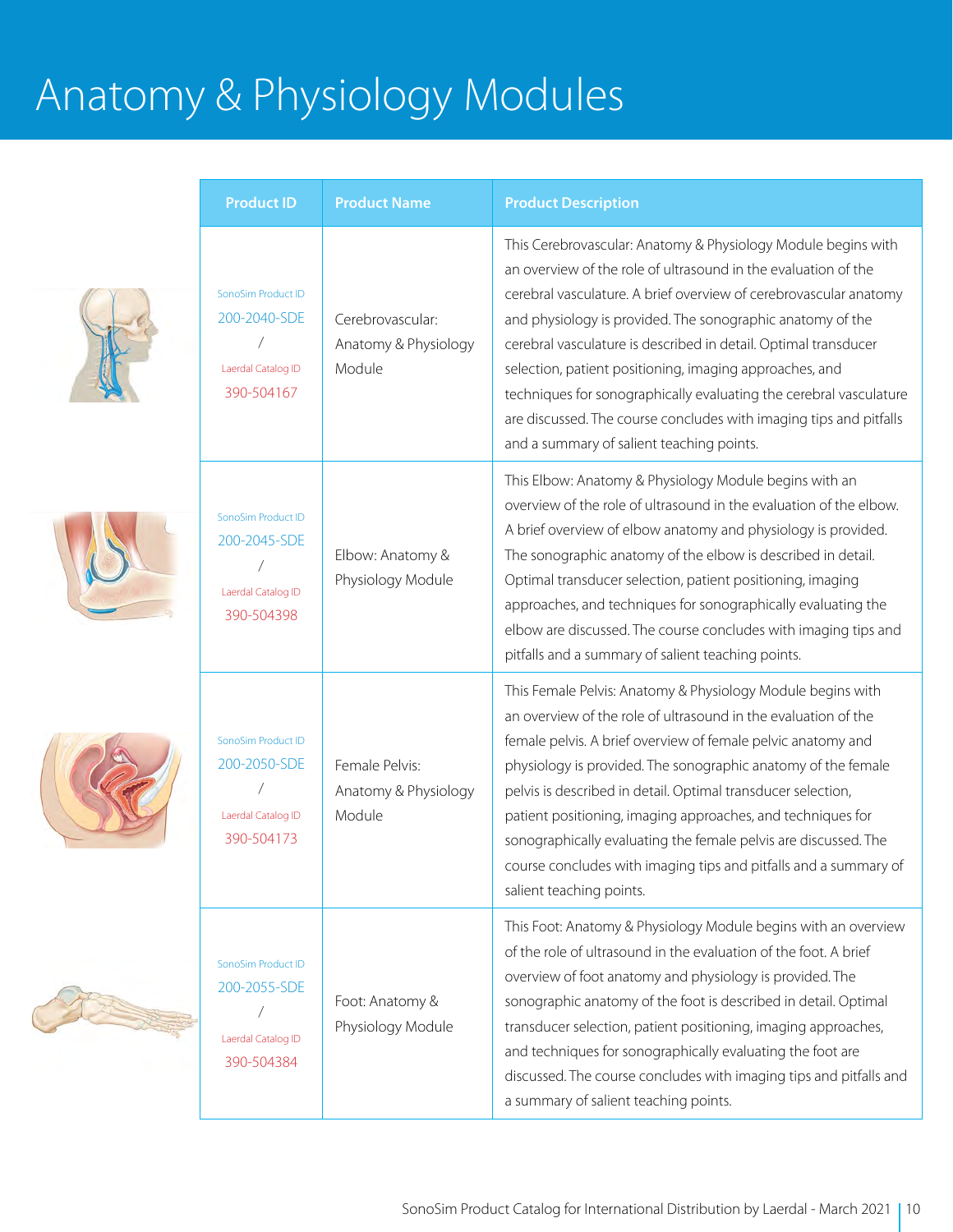





| <b>Product ID</b>                                                                                                  | <b>Product Name</b>                              | <b>Product Description</b>                                                                                                                                                                                                                                                                                                                                                                                                                                                                                                                                                  |  |
|--------------------------------------------------------------------------------------------------------------------|--------------------------------------------------|-----------------------------------------------------------------------------------------------------------------------------------------------------------------------------------------------------------------------------------------------------------------------------------------------------------------------------------------------------------------------------------------------------------------------------------------------------------------------------------------------------------------------------------------------------------------------------|--|
| SonoSim Product ID<br>200-2060-SDE<br>GI Tract: Anatomy &<br>Physiology Module<br>Laerdal Catalog ID<br>390-504799 |                                                  | This GI Tract: Anatomy & Physiology Module begins with an<br>overview of the role of ultrasound in the evaluation of the<br>gastrointestinal tract. A brief overview of GI tract anatomy<br>and physiology is provided. The sonographic anatomy of the<br>GI tract is described in detail. Optimal transducer selection,<br>patient positioning, imaging approaches, and techniques for<br>sonographically evaluating the GI tract are discussed. The course<br>concludes with imaging tips and pitfalls and a summary of salient<br>teaching points.                       |  |
| SonoSim Product ID<br>200-2065-SDE<br>Laerdal Catalog ID<br>390-504394                                             | Hand & Finger:<br>Anatomy & Physiology<br>Module | This Hand & Finger: Anatomy & Physiology Module begins with an<br>overview of the role of ultrasound in the evaluation of the hand<br>and fingers. A brief overview of hand and finger anatomy and<br>physiology is provided. The sonographic anatomy of the hand<br>and fingers is described in detail. Optimal transducer selection,<br>patient positioning, imaging approaches, and techniques for<br>sonographically evaluating the hand and fingers are discussed.<br>The course concludes with imaging tips and pitfalls and a<br>summary of salient teaching points. |  |
| SonoSim Product ID<br>200-2070-SDE<br>Laerdal Catalog ID<br>390-504177                                             | Heart: Anatomy &<br>Physiology Module            | This Heart: Anatomy & Physiology Module begins with an<br>overview of the role of ultrasound in the evaluation of the heart. A<br>brief overview of heart anatomy and physiology is provided. The<br>sonographic anatomy of the heart is described in detail. Optimal<br>transducer selection, patient positioning, imaging approaches,<br>and techniques for sonographically evaluating the heart are<br>discussed. The course concludes with imaging tips and pitfalls and<br>a summary of salient teaching points.                                                       |  |
| SonoSim Product ID<br>200-2075-SDE<br>Laerdal Catalog ID<br>390-504388                                             | Hip: Anatomy &<br>Physiology Module              | This Hip: Anatomy & Physiology Module begins with an overview<br>of the role of ultrasound in the evaluation of the hip. A brief<br>overview of hip anatomy and physiology is provided. The<br>sonographic anatomy of the hip is described in detail. Optimal<br>transducer selection, patient positioning, imaging approaches,<br>and techniques for sonographically evaluating the hip are<br>discussed. The course concludes with imaging tips and pitfalls<br>and a summary of salient teaching points.                                                                 |  |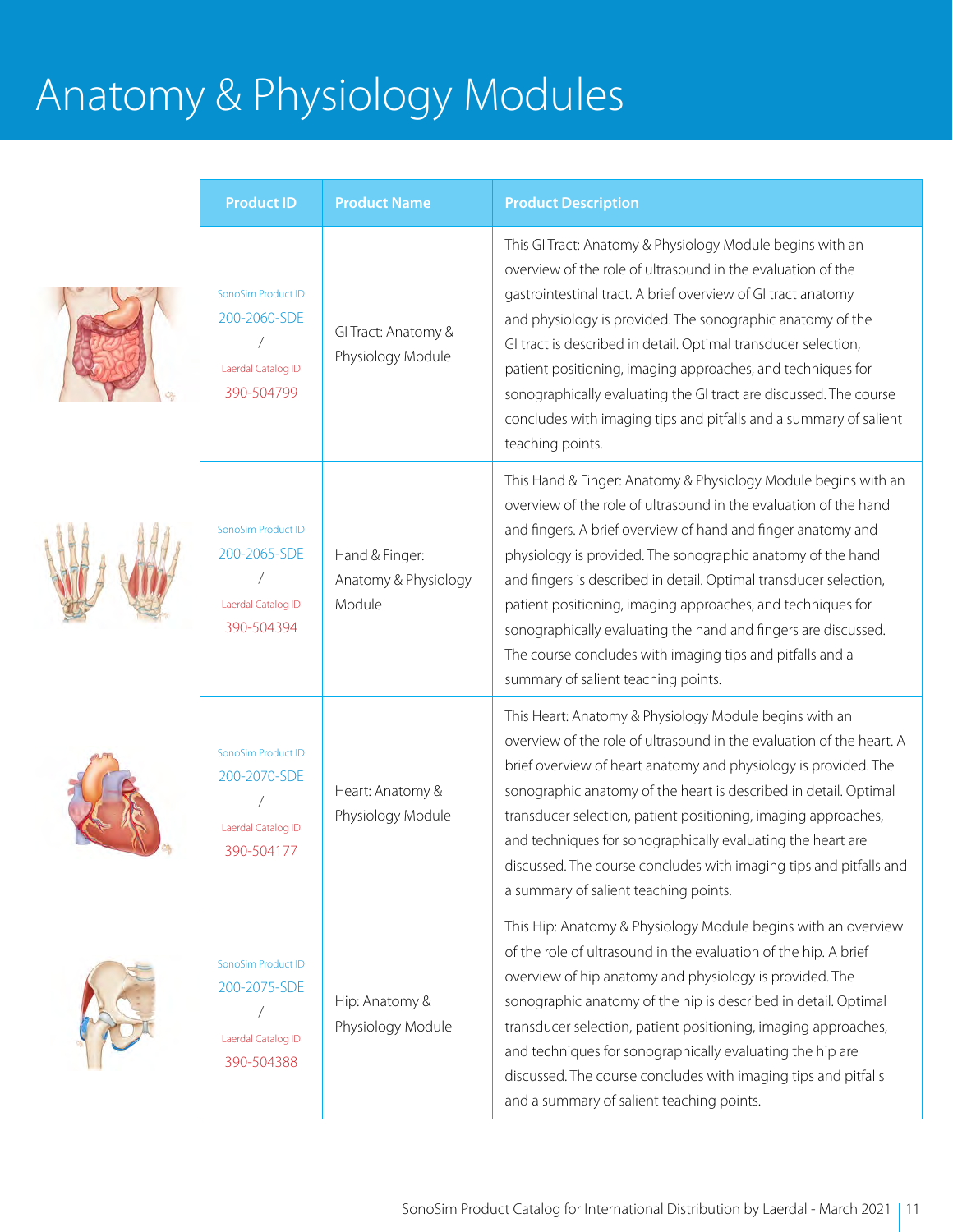| <b>Product ID</b>                                                      | <b>Product Name</b>                                    | <b>Product Description</b>                                                                                                                                                                                                                                                                                                                                                                                                                                                                                                                                                                                                          |
|------------------------------------------------------------------------|--------------------------------------------------------|-------------------------------------------------------------------------------------------------------------------------------------------------------------------------------------------------------------------------------------------------------------------------------------------------------------------------------------------------------------------------------------------------------------------------------------------------------------------------------------------------------------------------------------------------------------------------------------------------------------------------------------|
| SonoSim Product ID<br>200-2080-SDE<br>Laerdal Catalog ID<br>390-504180 | Introduction to MSK:<br>Anatomy & Physiology<br>Module | This Introduction to MSK: Anatomy & Physiology Module begins<br>with an overview of the role of ultrasound in the evaluation of<br>the musculoskeletal system. A brief overview of musculoskeletal<br>anatomy and physiology is provided. The sonographic anatomy<br>of the musculoskeletal system is described in detail. Optimal<br>transducer selection, patient positioning, imaging approaches, and<br>techniques for sonographically evaluating the musculoskeletal<br>system are discussed. The course concludes with imaging tips and<br>pitfalls and a summary of salient teaching points.                                 |
| SonoSim Product ID<br>200-2085-SDE<br>Laerdal Catalog ID<br>390-504392 | Knee: Anatomy &<br>Physiology Module                   | This Knee: Anatomy & Physiology Module begins with an<br>overview of the role of ultrasound in the evaluation of the knee. A<br>brief overview of knee anatomy and physiology is provided. The<br>sonographic anatomy of the knee is described in detail. Optimal<br>transducer selection, patient positioning, imaging approaches,<br>and techniques for sonographically evaluating the knee are<br>discussed. The course concludes with imaging tips and pitfalls<br>and a summary of salient teaching points.                                                                                                                    |
| SonoSim Product ID<br>200-2090-SDE<br>Laerdal Catalog ID<br>390-504801 | Leg-Arterial: Anatomy &<br>Physiology Module           | This Leg-Arterial: Anatomy & Physiology Module begins with an<br>overview of the role of ultrasound in the evaluation of the lower<br>extremity arterial system. A brief overview of lower extremity<br>arterial anatomy and physiology is provided. The sonographic<br>anatomy of the lower extremity arterial system is described in<br>detail. Optimal transducer selection, patient positioning, imaging<br>approaches, and techniques for sonographically evaluating<br>the lower extremity arterial system are discussed. The course<br>concludes with imaging tips and pitfalls and a summary of salient<br>teaching points. |
| SonoSim Product ID<br>200-2095-SDE<br>Laerdal Catalog ID<br>390-504803 | Leg-Venous: Anatomy &<br>Physiology Module             | This Leg-Venous: Anatomy & Physiology Module begins with an<br>overview of the role of ultrasound in the evaluation of the lower<br>extremity vasculature. A brief overview of lower extremity venous<br>anatomy and physiology is provided. The sonographic anatomy of<br>the lower extremity venous system is described in detail. Optimal<br>transducer selection, patient positioning, imaging approaches,<br>and techniques for sonographically evaluating the lower extremity<br>venous system are discussed. The course concludes with imaging<br>tips and pitfalls and a summary of salient teaching points.                |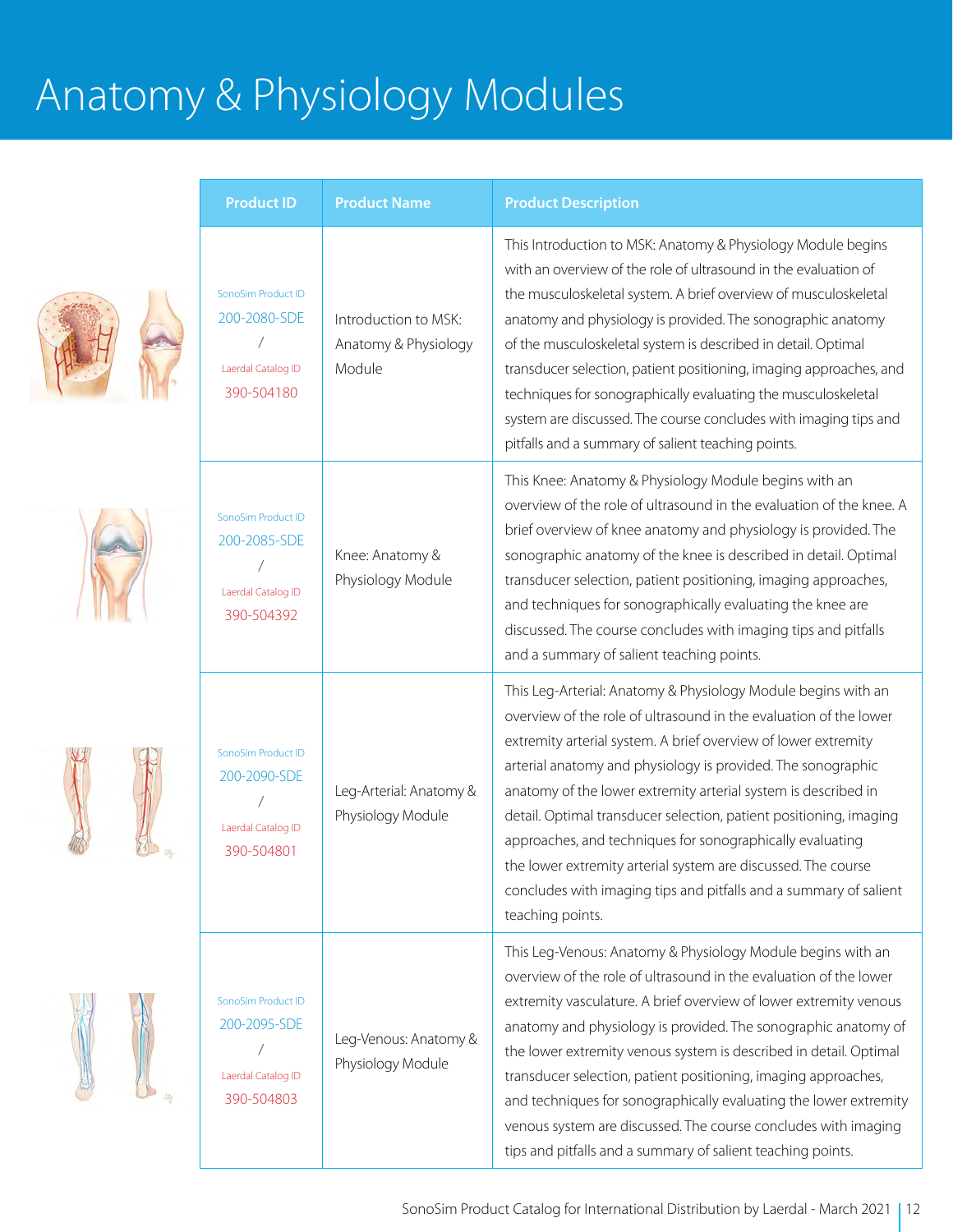| <b>Product ID</b>                                                      | <b>Product Name</b>                      | <b>Product Description</b>                                                                                                                                                                                                                                                                                                                                                                                                                                                                                                              |
|------------------------------------------------------------------------|------------------------------------------|-----------------------------------------------------------------------------------------------------------------------------------------------------------------------------------------------------------------------------------------------------------------------------------------------------------------------------------------------------------------------------------------------------------------------------------------------------------------------------------------------------------------------------------------|
| SonoSim Product ID<br>200-2100-SDE<br>Laerdal Catalog ID<br>390-504184 | Liver: Anatomy &<br>Physiology Module    | This Liver: Anatomy & Physiology Module begins with an overview<br>of the role of ultrasound in the evaluation of the liver. A brief<br>overview of liver anatomy and physiology is provided. The<br>sonographic anatomy of the liver is described in detail. Optimal<br>transducer selection, patient positioning, imaging approaches,<br>and techniques for sonographically evaluating the liver are<br>discussed. The course concludes with imaging tips and pitfalls and<br>a summary of salient teaching points.                   |
| SonoSim Product ID<br>200-2105-SDE<br>Laerdal Catalog ID<br>390-504188 | Lungs: Anatomy &<br>Physiology Module    | This Lungs: Anatomy & Physiology Module begins with an<br>overview of the role of ultrasound in the evaluation of the lungs.<br>A brief overview of lung anatomy and physiology is provided.<br>The sonographic anatomy of the lungs is described in detail.<br>Optimal transducer selection, patient positioning, imaging<br>approaches, and techniques for sonographically evaluating the<br>lungs are discussed. The course concludes with imaging tips and<br>pitfalls and a summary of salient teaching points.                    |
| SonoSim Product ID<br>200-2110-SDE<br>Laerdal Catalog ID<br>390-504190 | Pancreas: Anatomy &<br>Physiology Module | This Pancreas: Anatomy & Physiology Module begins with<br>an overview of the role of ultrasound in the evaluation of<br>the pancreas. A brief overview of pancreas anatomy and<br>physiology is provided. The sonographic anatomy of the<br>pancreas is described in detail. Optimal transducer selection,<br>patient positioning, imaging approaches, and techniques for<br>sonographically evaluating the pancreas are discussed. The<br>course concludes with imaging tips and pitfalls and a summary<br>of salient teaching points. |
| SonoSim Product ID<br>200-2115-SDE<br>Laerdal Catalog ID<br>390-504193 | Prostate: Anatomy &<br>Physiology Module | This Prostate: Anatomy & Physiology Module begins with an<br>overview of the role of ultrasound in the evaluation of the<br>prostate. A brief overview of prostate anatomy and physiology is<br>provided. The sonographic anatomy of the prostate is described<br>in detail. Optimal transducer selection, patient positioning,<br>imaging approaches, and techniques for sonographically<br>evaluating the prostate are discussed. The course concludes<br>with imaging tips and pitfalls and a summary of salient teaching<br>points. |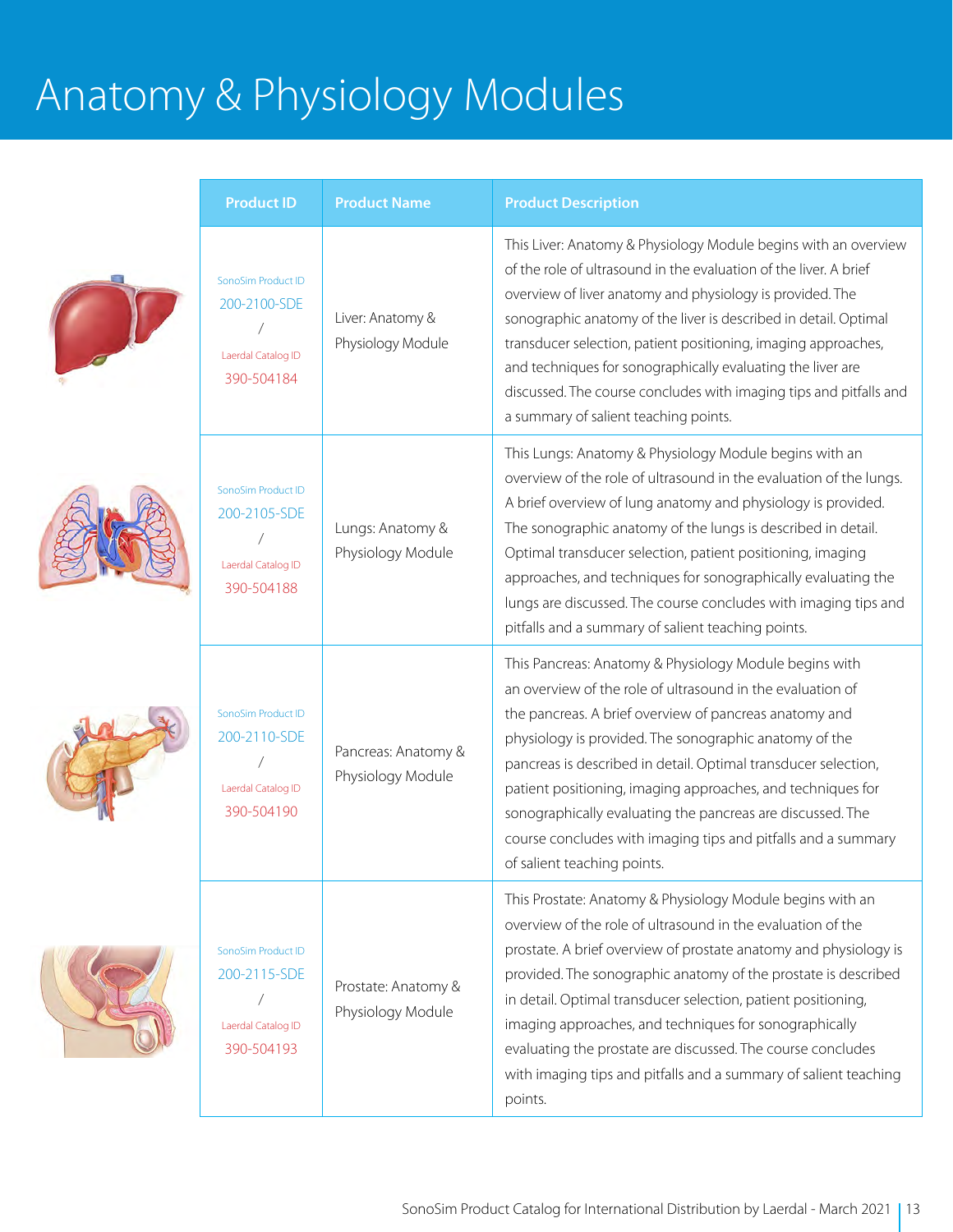| <b>Product ID</b>                                                      | <b>Product Name</b>                      | <b>Product Description</b>                                                                                                                                                                                                                                                                                                                                                                                                                                                                                                                        |
|------------------------------------------------------------------------|------------------------------------------|---------------------------------------------------------------------------------------------------------------------------------------------------------------------------------------------------------------------------------------------------------------------------------------------------------------------------------------------------------------------------------------------------------------------------------------------------------------------------------------------------------------------------------------------------|
| SonoSim Product ID<br>200-2120-SDE<br>Laerdal Catalog ID<br>390-504195 | Renal: Anatomy &<br>Physiology Module    | This Renal: Anatomy & Physiology Module begins with an overview<br>of the role of ultrasound in the evaluation of the kidneys. A brief<br>overview of renal anatomy and physiology is provided. The<br>sonographic anatomy of the kidneys is described in detail. Optimal<br>transducer selection, patient positioning, imaging approaches,<br>and techniques for sonographically evaluating the kidneys are<br>discussed. The course concludes with imaging tips and pitfalls and<br>a summary of salient teaching points.                       |
| SonoSim Product ID<br>200-2125-SDE<br>Laerdal Catalog ID<br>390-504197 | Scrotum: Anatomy &<br>Physiology Module  | This Scrotum: Anatomy & Physiology Module begins with an<br>overview of the role of ultrasound in the evaluation of the<br>scrotum. A brief overview of scrotum anatomy and physiology is<br>provided. The sonographic anatomy of the scrotum is described in<br>detail. Optimal transducer selection, patient positioning, imaging<br>approaches, and techniques for sonographically evaluating the<br>scrotum are discussed. The course concludes with imaging tips<br>and pitfalls and a summary of salient teaching points.                   |
| SonoSim Product ID<br>200-2130-SDE<br>Laerdal Catalog ID<br>390-504400 | Shoulder: Anatomy &<br>Physiology Module | This Shoulder: Anatomy & Physiology Module begins with<br>an overview of the role of ultrasound in the evaluation of the<br>shoulder. A brief overview of shoulder anatomy and physiology is<br>provided. The sonographic anatomy of the shoulder is described in<br>detail. Optimal transducer selection, patient positioning, imaging<br>approaches, and techniques for sonographically evaluating the<br>shoulder are discussed. The course concludes with imaging tips<br>and pitfalls and a summary of salient teaching points.              |
| SonoSim Product ID<br>200-2135-SDE<br>Laerdal Catalog ID<br>390-504201 | Soft Tissue: Anatomy &<br>Physiology     | This Soft Tissue: Anatomy & Physiology Module begins with an<br>overview of the role of ultrasound in the evaluation of the soft<br>tissues. A brief overview of soft tissue anatomy and physiology is<br>provided. The sonographic anatomy of the soft tissues is described<br>in detail. Optimal transducer selection, patient positioning, imaging<br>approaches, and techniques for sonographically evaluating soft<br>tissue are discussed. The course concludes with imaging tips and<br>pitfalls and a summary of salient teaching points. |
| SonoSim Product ID<br>200-2140-SDE<br>Laerdal Catalog ID<br>390-504402 | Spine: Anatomy &<br>Physiology Module    | This Spine: Anatomy & Physiology Module begins with an<br>overview of the role of ultrasound in the evaluation of the spine.<br>A brief overview of spine anatomy and physiology is provided.<br>The sonographic anatomy of the spine is described in detail.<br>Optimal transducer selection, patient positioning, imaging<br>approaches, and techniques for sonographically evaluating the<br>spine are discussed. The course concludes with imaging tips and<br>pitfalls and a summary of salient teaching points.                             |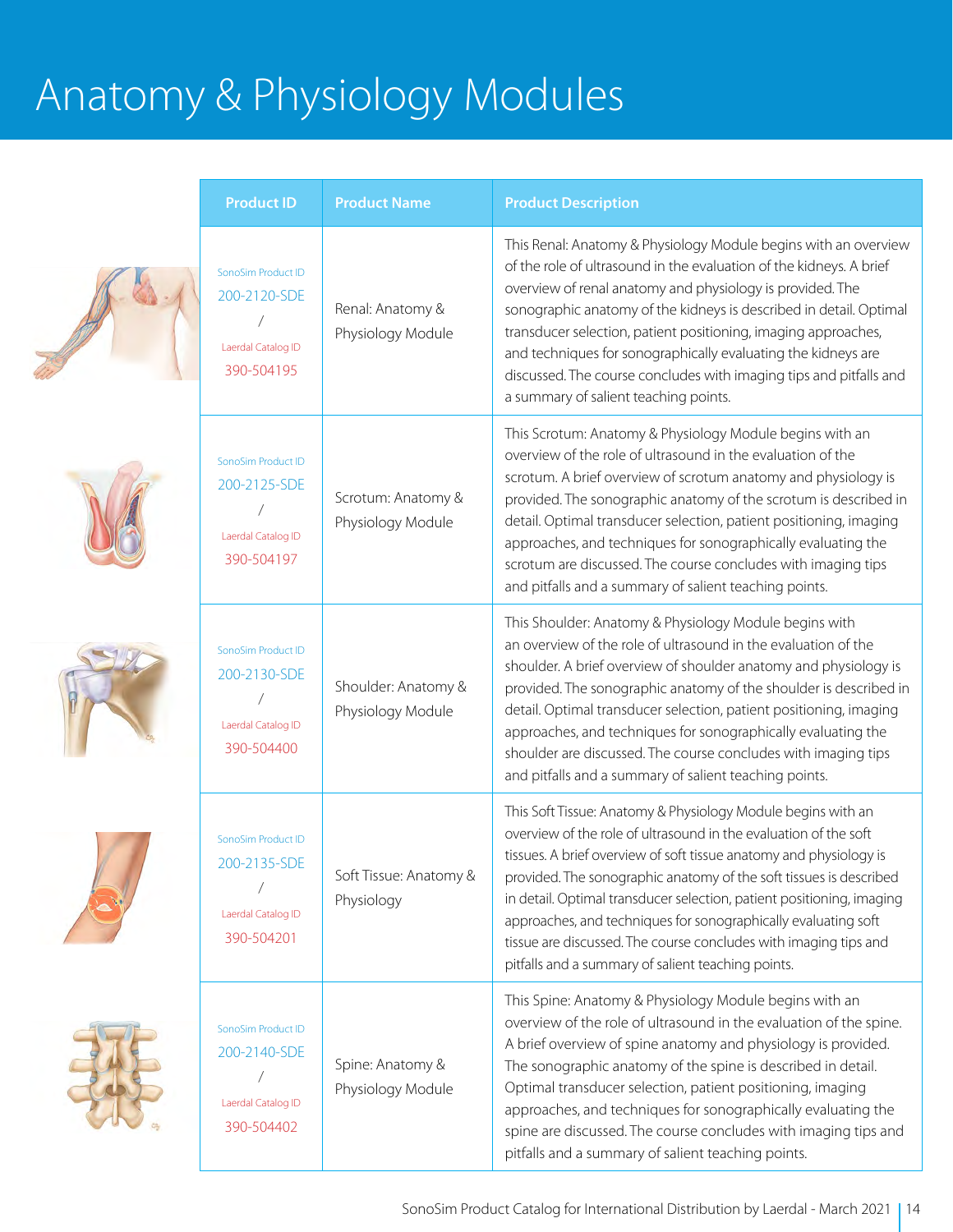| <b>Product ID</b>                                                      | <b>Product Name</b>                             | <b>Product Description</b>                                                                                                                                                                                                                                                                                                                                                                                                                                                                                                                                  |
|------------------------------------------------------------------------|-------------------------------------------------|-------------------------------------------------------------------------------------------------------------------------------------------------------------------------------------------------------------------------------------------------------------------------------------------------------------------------------------------------------------------------------------------------------------------------------------------------------------------------------------------------------------------------------------------------------------|
| SonoSim Product ID<br>200-2145-SDE<br>Laerdal Catalog ID<br>390-504204 | Spleen: Anatomy &<br>Physiology Module          | This Spleen: Anatomy & Physiology Module begins with an<br>overview of the role of ultrasound in the evaluation of the spleen.<br>A brief overview of spleen anatomy and physiology is provided.<br>The sonographic anatomy of the spleen is described in detail.<br>Optimal transducer selection, patient positioning, imaging<br>approaches, and techniques for sonographically evaluating the<br>spleen are discussed. The course concludes with imaging tips and<br>pitfalls and a summary of salient teaching points.                                  |
| SonoSim Product ID<br>200-2150-SDE<br>Laerdal Catalog ID<br>390-504206 | Thyroid: Anatomy &<br>Physiology Module         | This Thyroid: Anatomy & Physiology Module begins with an<br>overview of the role of ultrasound in the evaluation of the thyroid.<br>A brief overview of thyroid anatomy and physiology is provided.<br>The sonographic anatomy of the thyroid is described in detail.<br>Optimal transducer selection, patient positioning, imaging<br>approaches, and techniques for sonographically evaluating the<br>thyroid are discussed. The course concludes with imaging tips and<br>pitfalls and a summary of salient teaching points.                             |
| SonoSim Product ID<br>200-2155-SDE<br>Laerdal Catalog ID<br>390-504208 | Upper Airway:<br>Anatomy & Physiology<br>Module | This Upper Airway: Anatomy & Physiology Module begins with<br>an overview of the role of ultrasound in the evaluation of the<br>upper airway. A brief overview of upper airway anatomy and<br>physiology is provided. The sonographic anatomy of the upper<br>airway is described in detail. Optimal transducer selection,<br>patient positioning, imaging approaches, and techniques for<br>sonographically evaluating the upper airway are discussed. The<br>course concludes with imaging tips and pitfalls and a summary<br>of salient teaching points. |
| SonoSim Product ID<br>200-2160-SDE<br>Laerdal Catalog ID<br>390-504396 | Wrist: Anatomy &<br>Physiology Module           | This Wrist: Anatomy & Physiology Module begins with an<br>overview of the role of ultrasound in the evaluation of the wrist.<br>A brief overview of wrist anatomy and physiology is provided.<br>The sonographic anatomy of the wrist is described in detail.<br>Optimal transducer selection, patient positioning, imaging<br>approaches, and techniques for sonographically evaluating the<br>wrist are discussed. The course concludes with imaging tips and<br>pitfalls and a summary of salient teaching points.                                       |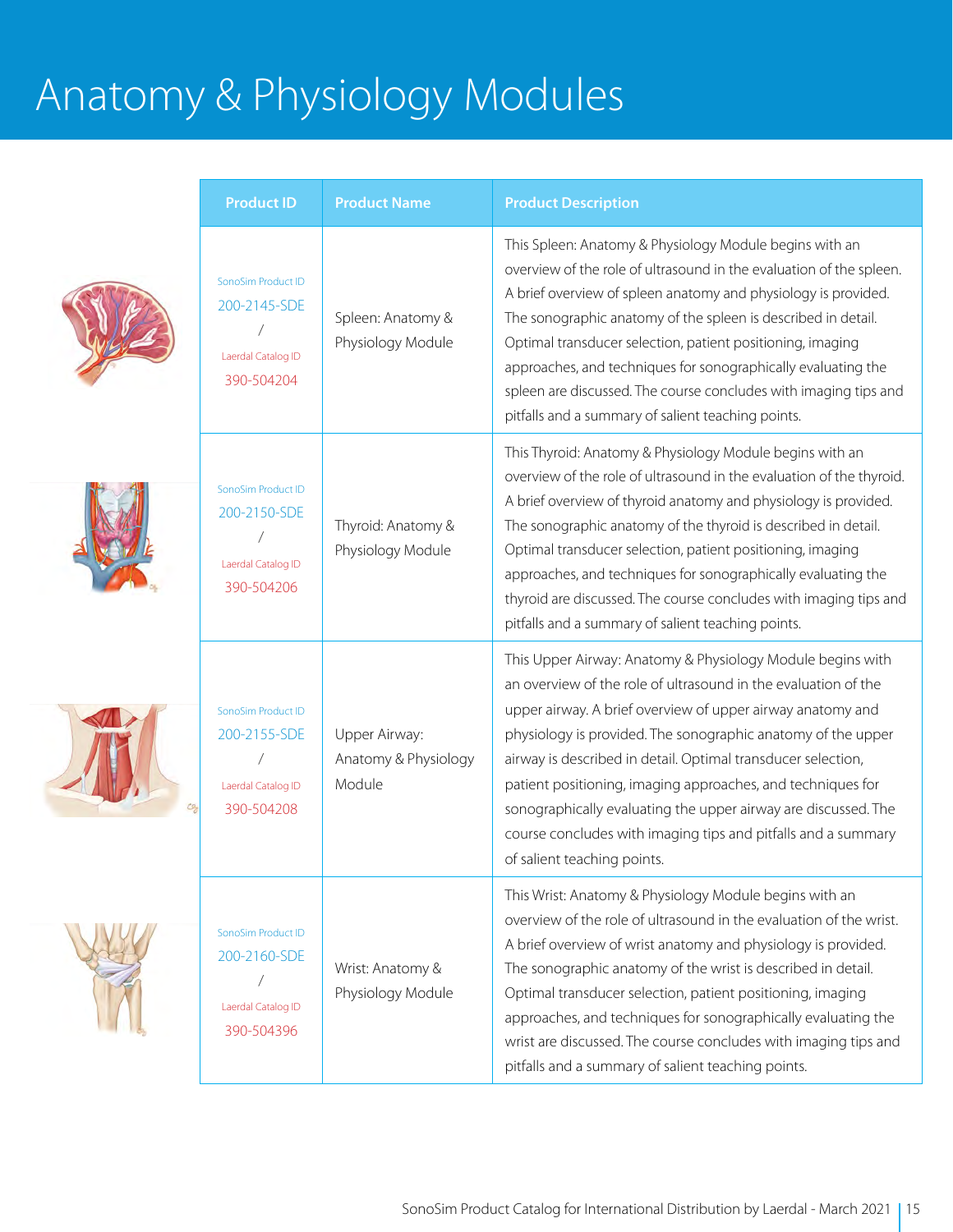| <b>Product ID</b>                                                             | <b>Product Name</b>                                                                | <b>Product Description</b>                                                                                                                                                                                                                                                                                                                                                                                                                                                                                                                                                                                                                                                                                                                                                                                                                                                                                                         |
|-------------------------------------------------------------------------------|------------------------------------------------------------------------------------|------------------------------------------------------------------------------------------------------------------------------------------------------------------------------------------------------------------------------------------------------------------------------------------------------------------------------------------------------------------------------------------------------------------------------------------------------------------------------------------------------------------------------------------------------------------------------------------------------------------------------------------------------------------------------------------------------------------------------------------------------------------------------------------------------------------------------------------------------------------------------------------------------------------------------------|
| SonoSim Product ID<br>200-4000-SDE<br>Laerdal Catalog ID<br>390-700002        | First-Trimester<br>Pregnancy: Advanced<br>Clinical Module                          | This First-Trimester Pregnancy: Advanced Clinical Module<br>provides an in-depth review of the sonographic evaluation and<br>monitoring of normal embryologic development, including<br>multiple pregnancies, and pathologic conditions that arise in the<br>first trimester of pregnancy. This didactic knowledge is assessed<br>with in-module questions and an end-module mastery test. The<br>patented SonoSimulator® will help you develop the requisite<br>hands-on psychomotor skills and cognitive task awareness<br>required to optimally perform first trimester pregnancy ultrasound.                                                                                                                                                                                                                                                                                                                                   |
| SonoSim Product ID<br>200-4005-SDE<br>Laerdal Catalog ID<br>390-700003        | Second- and Third-<br>Trimester Pregnancy<br>- Part I: Advanced<br>Clinical Module | The Second- and Third-Trimester Pregnancy - Part I: Advanced<br>Clinical Module provides an in-depth review of the sonographic<br>evaluation and monitoring of normal embryologic and fetal<br>development, including multiple pregnancies, and pathologic<br>conditions that become evident in the second- and third-<br>trimester of pregnancy. This didactic knowledge is assessed<br>with in-module questions and an end-module mastery test. The<br>patented SonoSimulator® will help you develop the requisite<br>hands-on psychomotor skills and cognitive task awareness (e.g.,<br>fetal biometry) required to optimally perform second- and third-<br>trimester pregnancy ultrasound.                                                                                                                                                                                                                                     |
| <b>SonoSim Product ID</b><br>200-4010-SDE<br>Laerdal Catalog ID<br>390-700004 | Second- and Third<br>Trimester Pregnancy<br>- Part II: Advanced<br>Clinical Module | This Second- and Third-Trimester Pregnancy - Part II: Advanced<br>Clinical Module provides an in-depth review reinforcing the use<br>of fetal biometry to evaluate fetal development of singleton<br>and multiple pregnancies, weight discrepancies, amniotic fluid<br>volume indexes, and maximal vertical pocket identification during<br>the second- and third-trimesters of pregnancy. Sonographic<br>assessment of fetal presentation, placenta, and placental location<br>are discussed. Pathologic conditions such as intrauterine growth<br>restriction and fetal macrosomia are described in detail. This<br>didactic knowledge is assessed with in-module questions and<br>an end-module mastery test. The patented SonoSimulator® will<br>help you develop the requisite hands-on psychomotor skills and<br>cognitive task awareness required to optimally perform second-<br>and third-trimester pregnancy ultrasound. |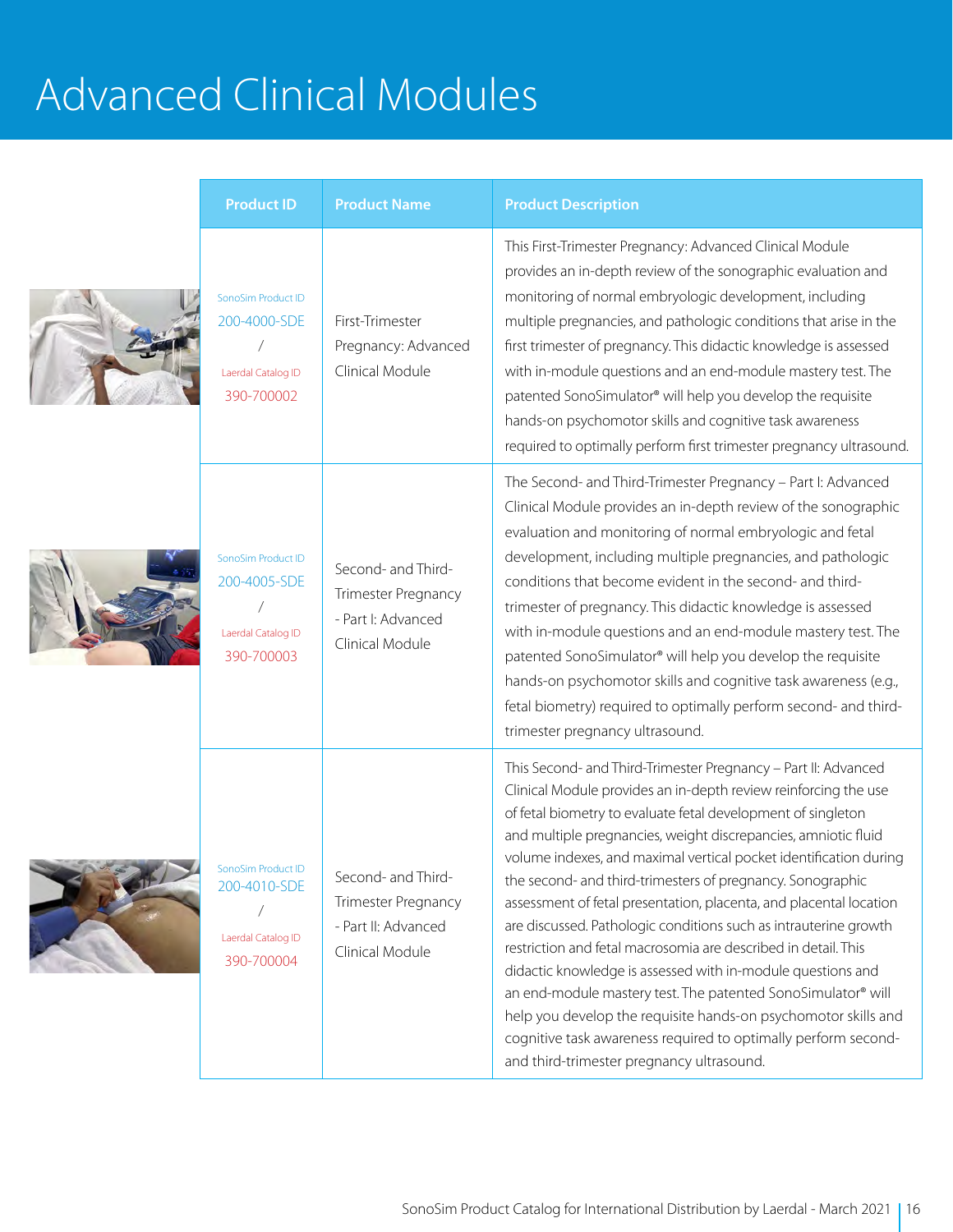| <b>Product ID</b>                                                        | <b>Product Name</b>                                                                                 | <b>Product Description</b>                                                                                                                                                                                                                                                                                                                                                                                                                                                                                                                                                                                                                                                                                                                                                                                                                                                                       |
|--------------------------------------------------------------------------|-----------------------------------------------------------------------------------------------------|--------------------------------------------------------------------------------------------------------------------------------------------------------------------------------------------------------------------------------------------------------------------------------------------------------------------------------------------------------------------------------------------------------------------------------------------------------------------------------------------------------------------------------------------------------------------------------------------------------------------------------------------------------------------------------------------------------------------------------------------------------------------------------------------------------------------------------------------------------------------------------------------------|
| SonoSim Product ID<br>200-4015-SDE<br>Laerdal Catalog ID<br>390-700001   | Focused Cardiac<br>Ultrasound (FoCUS) -<br>Part I: Advanced Clinical<br>Module                      | This Focused Cardiac Ultrasound (FoCUS) - Part I: Advanced<br>Clinical Module provides an in-depth review of Doppler-mode<br>echocardiography, including M-mode, color-flow, pulsed-wave<br>and continuous-wave Doppler imaging. The sonographic<br>techniques used to obtain specific echocardiography image<br>views such as the RVIT, apical 5C, apical 3C, and apical 2C views<br>are described in detail. The use of these views to obtain a variety<br>of parameters including LVOT diameter, VTI, CO, SV, peak RVSP,<br>and peak PASP is explained. Didactic knowledge is assessed<br>with in-module questions and an end-module mastery test. The<br>patented SonoSimulator® will help you develop the requisite<br>hands-on psychomotor skills and cognitive task awareness<br>required to use Doppler-mode echocardiography to assess the<br>heart and obtain useful physiologic data. |
| SonoSim Product ID<br>200-4020-SDE<br>Laerdal Catalog ID<br>390-200-4020 | Focused Cardiac<br>Ultrasound (FoCUS)<br>- Part II: Advanced<br>Clinical Module                     | This Focused Cardiac Ultrasound (FoCUS) - Part II: Advanced<br>Clinical Module explores the use of focused cardiac ultrasound<br>to detect and assess valvular heart disease (i.e., aortic, mitral,<br>tricuspid, and pulmonary valvulopathy). Standard and advanced<br>cardiac imaging windows (e.g., suprasternal) and imaging views,<br>including apical two-chamber, apical three-chamber, RVIT, and<br>RVOT views, are described. The use of color-flow, pulsed-wave,<br>and continuous-wave Doppler for evaluating valvular pathology<br>is explained.                                                                                                                                                                                                                                                                                                                                     |
| SonoSim Product ID<br>200-4030-SDE<br>Laerdal Catalog ID<br>390-700005   | GYN Ultrasound of<br>Nonpregnant Normal<br>Uterus: Advanced<br>Clinical Module                      | This SonoSim® Advanced Clinical Module begins with an overview<br>of normal female pelvic anatomy and physiology, and common<br>indications for pelvic ultrasonography. Optimal transducer<br>selection, patient preparation and positioning, and proper<br>ultrasound transducer disinfection techniques are reviewed. A<br>complete description of the use transabdominal and transvaginal<br>ultrasound techniques to examine a variety of uterine conditions is<br>provided. The Course concludes by introducing the Z-technique as<br>a method of reconstructing the midcoronal plane of the uterus.<br>*Includes Transvaginal Probe Attachment                                                                                                                                                                                                                                             |
| SonoSim Product ID<br>200-4035-SDE<br>Laerdal Catalog ID<br>390-700006   | <b>GYN Ultrasound</b><br>of Nonpregnant<br>Abnormal Uterus - Part<br>I: Advanced Clinical<br>Module | This SonoSim® Advanced Clinical Module begins with an<br>overview of sonographic imaging of the nonpregnant female<br>uterus, including 3D ultrasound and the Z-technique for<br>reconstruction of the midcoronal plane of the uterus. The 2D and<br>3D ultrasound evaluation of congenital uterine malformations<br>is discussed. Sonographic evaluation of adenomyosis and<br>leiomyomasis discussed and the role of 2D and 3D ultrasound<br>is defined. The Module concludes with a discussion of the<br>Intrauterine device (IUD) localization.<br>*Includes Transvaginal Probe Attachment                                                                                                                                                                                                                                                                                                   |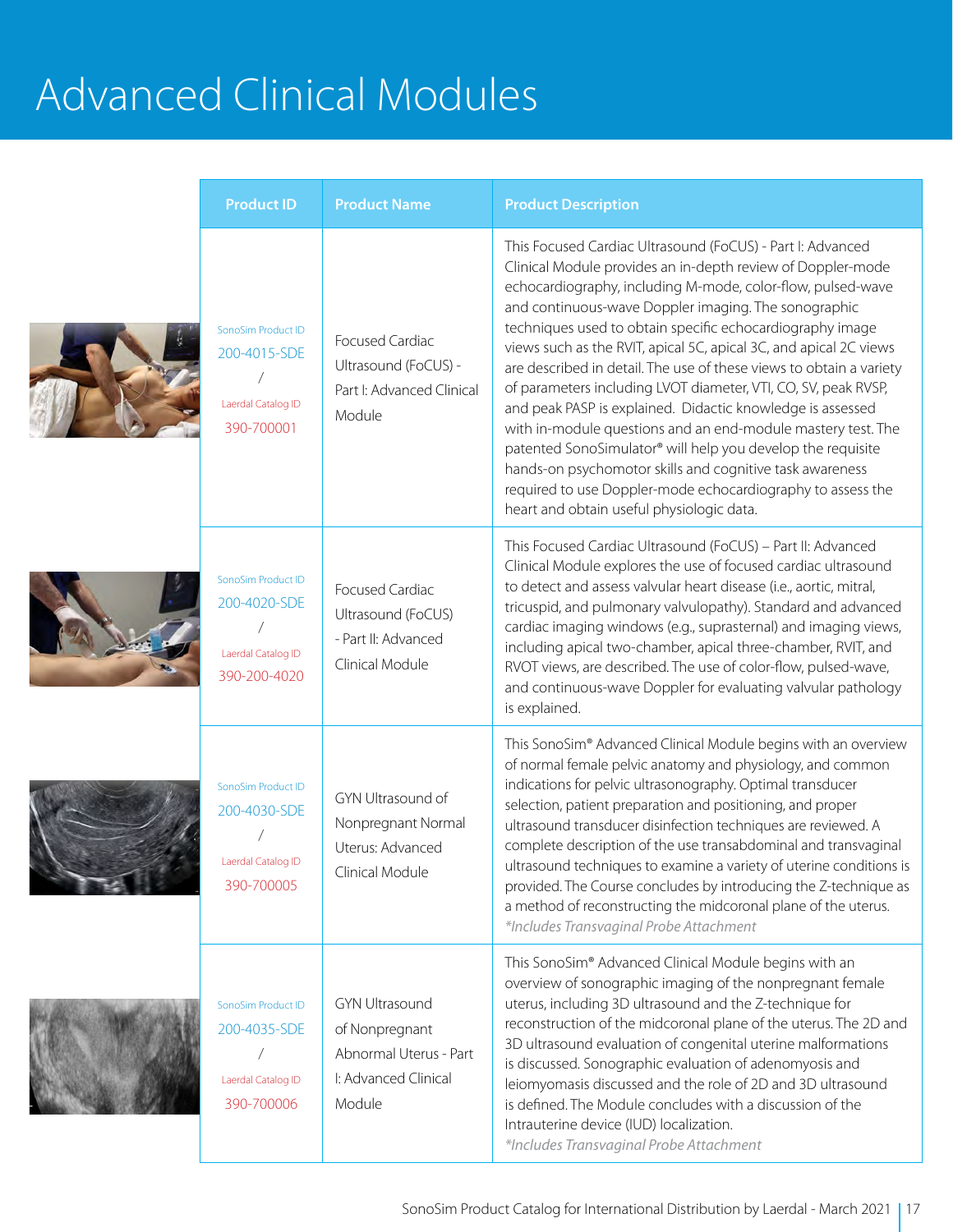| <b>Product ID</b>                                                      | <b>Product Name</b>                                                                                  | <b>Product Description</b>                                                                                                                                                                                                                                                                                                                                                                                                                                                                                                                                                                                                                                                                                                                  |
|------------------------------------------------------------------------|------------------------------------------------------------------------------------------------------|---------------------------------------------------------------------------------------------------------------------------------------------------------------------------------------------------------------------------------------------------------------------------------------------------------------------------------------------------------------------------------------------------------------------------------------------------------------------------------------------------------------------------------------------------------------------------------------------------------------------------------------------------------------------------------------------------------------------------------------------|
| SonoSim Product ID<br>200-4040-SDE<br>Laerdal Catalog ID<br>390-700008 | <b>GYN Ultrasound</b><br>of Nonpregnant<br>Abnormal Uterus - Part<br>II: Advanced Clinical<br>Module | This SonoSim® Advanced Clinical Module overviews the<br>classifications and potential causes behind abnormal uterine<br>bleeding and discusses techniques to evaluate the endometrium.<br>The course thoroughly looks at imaging characteristics, diagnostic<br>criteria, relevant Doppler adjuncts, and widely accepted<br>management guidelines of pertinent endometrial conditions;<br>these conditions include endometrial polyps, submucosal<br>leiomyomas, endometrial adhesions, retained products of<br>conception, arteriovenous malformations, subinvolution of the<br>placental site, endometrial cancer, endometrial hyperplasia, and<br>the effect of tamoxifen on the endometrium.<br>*Includes Transvaginal Probe Attachment |
| SonoSim Product ID<br>200-4045-SDE<br>Laerdal Catalog ID<br>390-700007 | <b>GYN Ultrasound</b><br>Normal Adnexa:<br>Advanced<br>Clinical Module                               | This SonoSim® Advanced Clinical Module begins with an<br>overview of normal female adnexal anatomy and physiology.<br>Optimal transducer selection, patient preparation and<br>positioning, and proper ultrasound transducer disinfection<br>techniques are reviewed. A complete description of the use<br>of transabdominal and transvaginal ultrasound techniques to<br>examine the normal female adnexa is provided. The Course<br>concludes by introducing common adnexal findings that are a<br>part of normal female physiology.<br>*Includes Transvaginal Probe Attachment                                                                                                                                                           |
| SonoSim Product ID<br>200-4050-SDE<br>Laerdal Catalog ID<br>390-700009 | <b>GYN Ultrasound</b><br>Nonmalignant Adnexal<br>Conditions: Advanced<br>Clinical Module             | This SonoSim® Advanced Clinical Module begins with an<br>overview of various types of ovarian cysts, including simple,<br>complex, and hemorrhagic cysts; endometriomas; dermoid<br>cysts; and ovarian fibromas. The sonographic evaluation and<br>management of extraovarian adnexal conditions, including<br>pedunculated leiomyomas, hydrosalpinx, tubo-ovarian<br>abscesses, peritoneal inclusion cysts, and adnexal torsion, are also<br>thoroughly discussed.<br>*Includes Transvaginal Probe Attachment                                                                                                                                                                                                                              |
| SonoSim Product ID<br>200-4055-SDE<br>Laerdal Catalog ID<br>390-700010 | <b>GYN Ultrasound</b><br>Malignant Adnexal<br>Conditions: Advanced<br>Clinical Module                | This SonoSim <sup>®</sup> Advanced Clinical Module overviews both<br>pre- and postmenopausal adnexal anatomy and how<br>to sonographically differentiate between likely benign,<br>indeterminate, and likely malignant adnexal conditions. Lessons<br>also cover comprehensive examination of borderline and likely<br>malignant adnexal lesions with a review of ovarian cancer and<br>current cancer screening methods.<br>*Includes Transvaginal Probe Attachment                                                                                                                                                                                                                                                                        |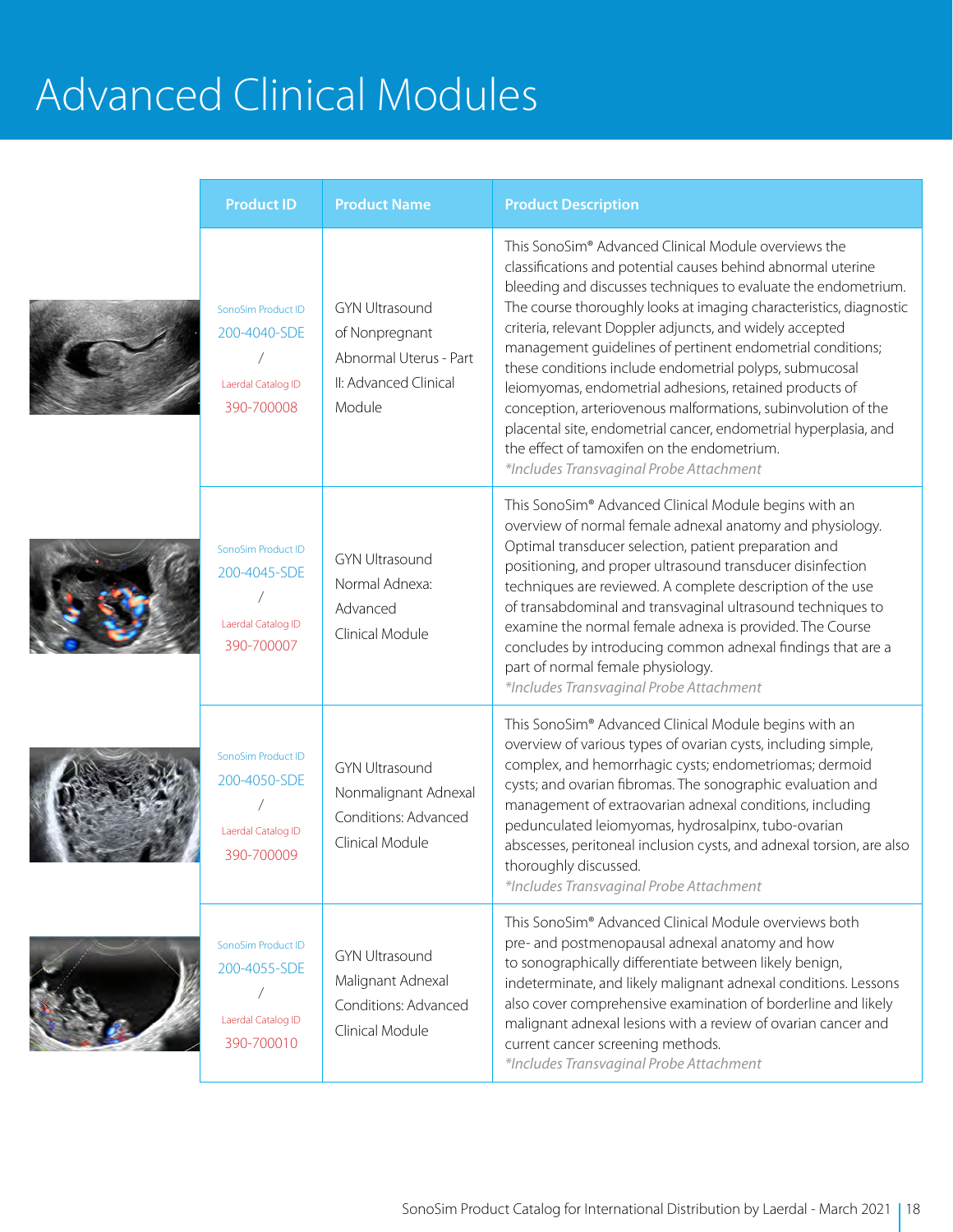| <b>Product ID</b>                                                        | <b>Product Name</b>                                                                                          | <b>Product Description</b>                                                                                                                                                                                                                                                                                                                                                                                                                                                                                                                                                                                         |
|--------------------------------------------------------------------------|--------------------------------------------------------------------------------------------------------------|--------------------------------------------------------------------------------------------------------------------------------------------------------------------------------------------------------------------------------------------------------------------------------------------------------------------------------------------------------------------------------------------------------------------------------------------------------------------------------------------------------------------------------------------------------------------------------------------------------------------|
| SonoSim Product ID<br>200-4060-SDE<br>Laerdal Catalog ID<br>390-200-4060 | Neonatal & Infant<br>Neurosonography:<br><b>Advanced Clinical</b><br>Module                                  | This Neonatual & Infant Neurosonography: Advanced Clinical<br>Module teaches the fundamental elements of how to perform<br>neonatal and infant neurosonography. The course begins with<br>a thorough overview of the neuroanatomy of preterm and<br>term neonates and infants, and explores the clinical indications<br>for sonographic examination. Subsequent lessons provide an<br>in-depth review of sonographic neuroanatomy and imaging<br>techniques, and introduce several more commonly encountered<br>pathologic conditions.                                                                             |
| SonoSim Product ID<br>200-4065-SDE<br>Laerdal Catalog ID<br>390-200-4065 | Vascular Mapping for<br>Preoperative Planning<br>of Dialysis Access:<br><b>Adlevanced Clinical</b><br>Module | This Advanced Clinical Module provides an in-depth<br>understanding of using ultrasound to perform vascular mapping<br>as part of preoperative planning for dialysis access. The Course<br>explores the use of ultrasound to survey upper extremity<br>vasculature and determine the most desirable hemodialysis<br>access site for arteriovenous fistula or graft creation. Relevant<br>anatomy of the upper extremity vasculature, imaging protocols,<br>and the various types of arteriovenous fistulae and grafts are<br>discussed. In-module questions and a final mastery test assess<br>didactic knowledge. |
| SonoSim Product ID<br>200-4070-SDE<br>Laerdal Catalog ID<br>390-200-4070 | LVAD Problem-Focused<br>Echocardiography:<br><b>Advanced Clinical</b><br>Module                              | This LVAD Problem-Focused Echocardiography: Advanced<br>Clinical module will provide you with an in-depth understanding<br>of the role of bedside echocardiography in the evaluation of an<br>LVAD patient with acute clinical decompensation. The Course<br>explores the mechanics of various LVAD types, as well as LVAD<br>complications and how to determine underlying etiology.<br>Problem-focused echocardiographic technique is described<br>for assessing the initial evaluation and management of LVAD<br>patients suffering acute clinical decompensation.                                              |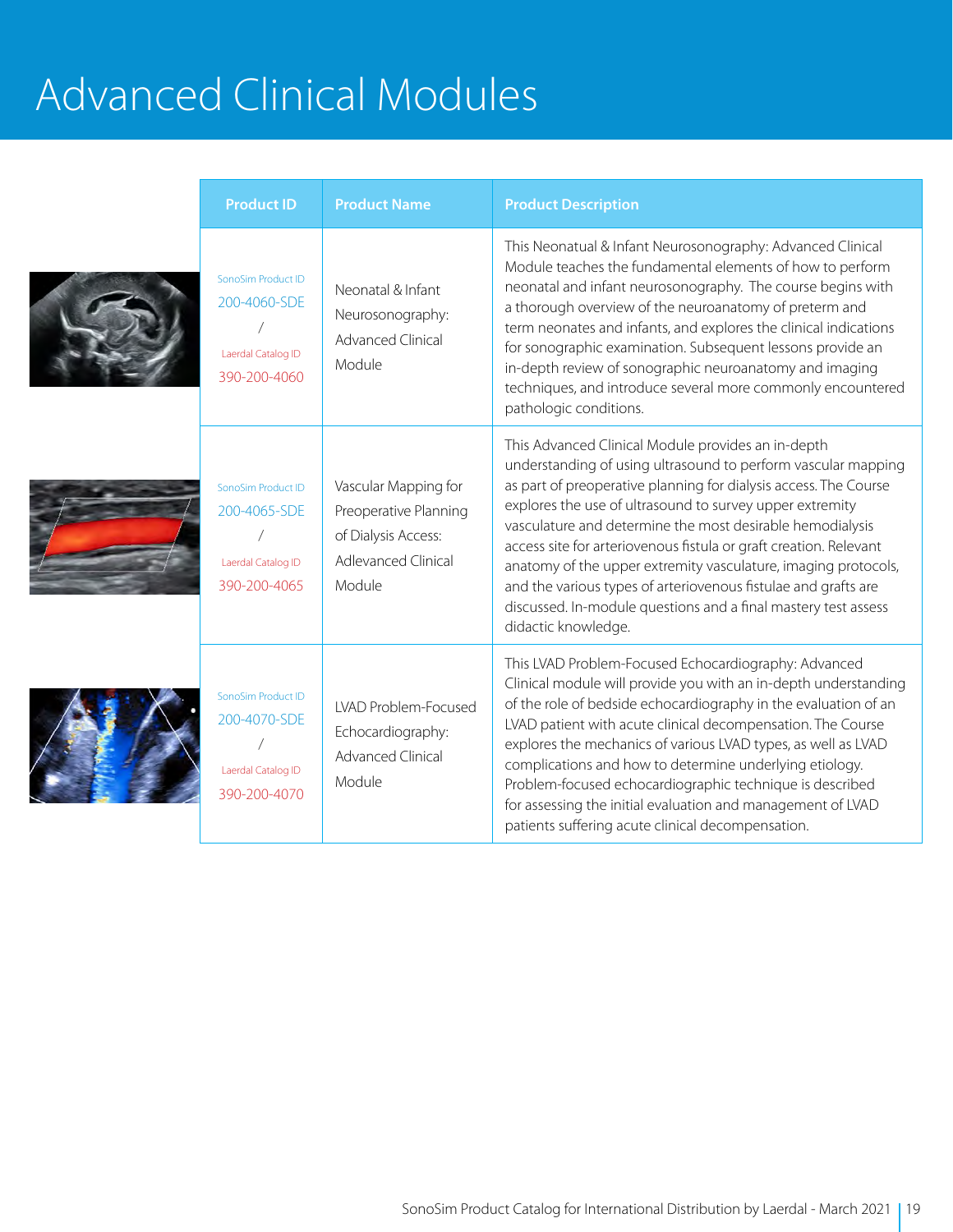#### Procedure Modules

| <b>Product ID</b>                                                      | <b>Product Name</b>                                                            | <b>Product Description</b>                                                                                                                                                                                                                                                                                                                                                                                                                                                                                                                                    |
|------------------------------------------------------------------------|--------------------------------------------------------------------------------|---------------------------------------------------------------------------------------------------------------------------------------------------------------------------------------------------------------------------------------------------------------------------------------------------------------------------------------------------------------------------------------------------------------------------------------------------------------------------------------------------------------------------------------------------------------|
| SonoSim Product ID<br>200-3000-SDE<br>Laerdal Catalog ID<br>390-512339 | Introduction to<br>Ultrasound-Guided<br>Procedures: Procedure<br>Module        | This Introduction to Ultrasound-Guided Procedures: Procedure<br>Module will provide you with an in-depth understanding of<br>the basic principles of how to perform ultrasound-guided<br>procedures. This didactic knowledge is assessed with in-module<br>questions and an end-module mastery test. The patented<br>SonoSimulator® coupled with SonoSim® SkillBox cases will<br>help you develop the requisite hands-on psychomotor skills<br>and cognitive task awareness required to optimally perform<br>ultrasound-guided procedures.                    |
| SonoSim Product ID<br>200-3005-SDE<br>Laerdal Catalog ID<br>390-504222 | Peripheral Venous<br>Access: Procedure<br>Module                               | This Peripheral Venous Access Module will teach you how to use<br>sonography to guide peripheral venous access in patients. This module<br>provides comprehensive didactic, knowledge assessment, and hands-<br>on training. The needle-based procedure feature provides cognitive<br>task training on ultrasound-guided needle- based procedures.                                                                                                                                                                                                            |
| SonoSim Product ID<br>200-3015-SDE<br>Laerdal Catalog ID<br>390-512341 | Ultrasound-Guided<br>Femoral Line<br>Placement: Procedure<br>Module            | This Ultrasound-Guided Femoral Line Placement: Procedure<br>Module will provide you with an in-depth understanding of the<br>basic principles of how to perform ultrasound-guided femoral<br>line placement. Your course understanding is assessed with in-<br>module questions and an end-module mastery test. The patented<br>SonoSimulator® will help you develop the requisite hands-on<br>psychomotor skills and cognitive task awareness required to<br>optimally perform ultrasound-guided femoral line placement.                                     |
| SonoSim Product ID<br>200-3010-SDE<br>Laerdal Catalog ID<br>390-512343 | Ultrasound-Guided<br>Internal Jugular Vein<br>Cannulation:<br>Procedure Module | This Ultrasound-Guided Internal Jugular Vein Cannulation:<br>Procedure Module will provide you with an in-depth<br>understanding of the basic principles of how to perform<br>ultrasound-guided internal jugular vein cannulation. Your course<br>understanding is assessed with in-module questions and an end-<br>module mastery test. The patented SonoSimulator® will help you<br>develop the requisite hands-on psychomotor skills and cognitive<br>task awareness required to optimally perform ultrasound-guided<br>internal jugular vein cannulation. |
| SonoSim Product ID<br>200-3020-SDE<br>Laerdal Catalog ID<br>390-512345 | Ultrasound-Guided<br>Subclavian Vein<br>Cannulation:<br>Procedure Module       | This Ultrasound-Guided Subclavian Vein Cannulation: Procedure<br>Module will provide you with an in-depth understanding of the<br>basic principles of how to perform ultrasound-guided subclavian<br>vein cannulation. Your course understanding is assessed with in-<br>module questions and an end-module mastery test. The patented<br>SonoSimulator® will help you develop the requisite hands-on<br>psychomotor skills and cognitive task awareness required to<br>optimally perform ultrasound-guided subclavian vein cannulation.                      |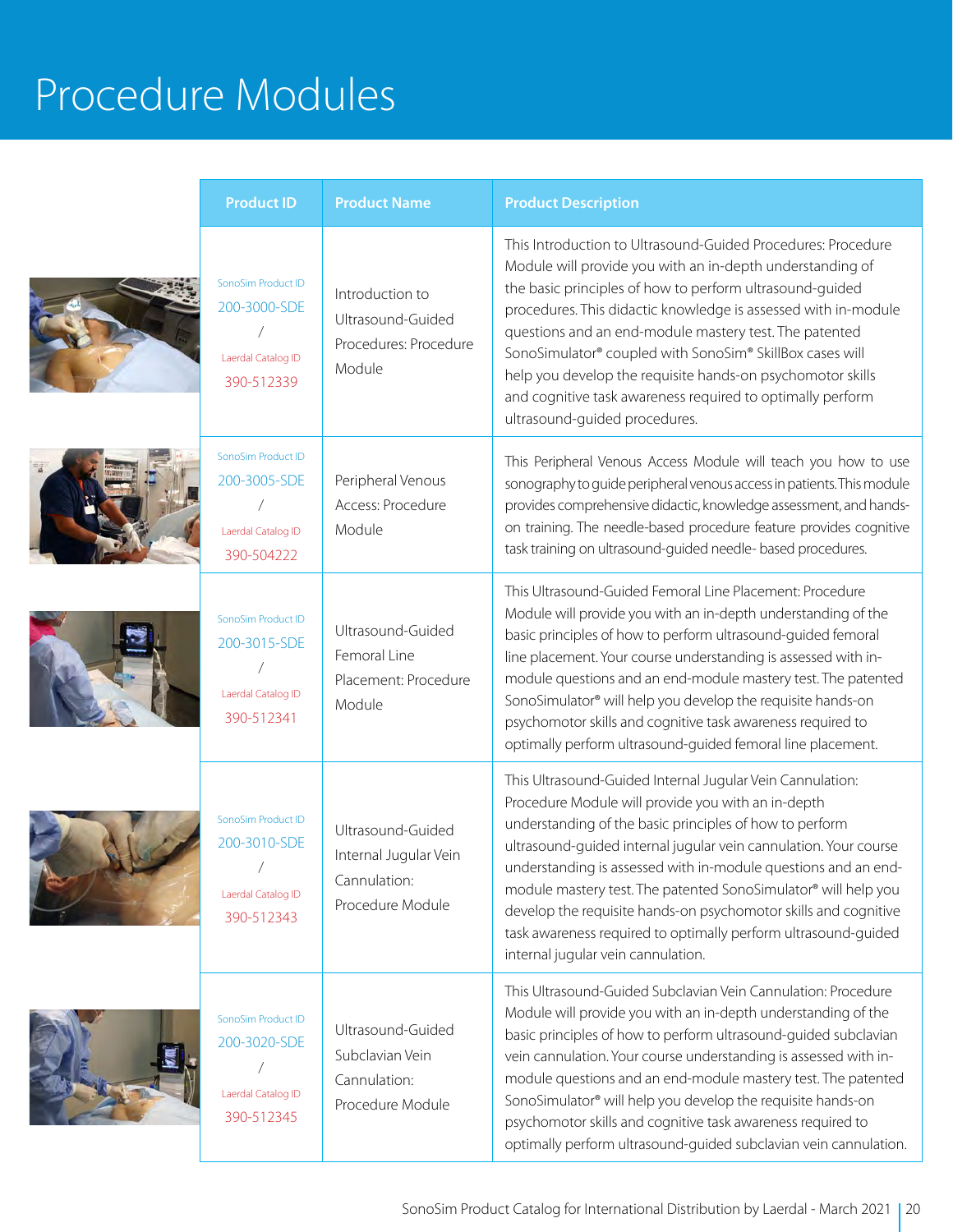#### Procedure Modules

| <b>Product ID</b>                                                        | <b>Product Name</b>                                                                  | <b>Product Description</b>                                                                                                                                                                                                                                                                                                                                                                                                                                                                                                                                                                            |
|--------------------------------------------------------------------------|--------------------------------------------------------------------------------------|-------------------------------------------------------------------------------------------------------------------------------------------------------------------------------------------------------------------------------------------------------------------------------------------------------------------------------------------------------------------------------------------------------------------------------------------------------------------------------------------------------------------------------------------------------------------------------------------------------|
| SonoSim Product ID<br>200-3035-SDE<br>Laerdal Catalog ID<br>390-20-3035  | Ultrasound-Guided<br>Pericardiocentesis:<br>Procedure Module                         | This Ultrasound-Guided Pericardiocentesis: Procedure Module<br>teaches the basic principles of how to perform an ultrasound-<br>guided pericardiocentesis. The course explores the use of<br>ultrasound to detect pericardial effusions, clinical indications<br>for performing pericardiocentesis, how to identify cardiac<br>tamponade, and the steps necessary for performing ultrasound-<br>guided pericardiocentesis.                                                                                                                                                                            |
| SonoSim Product ID<br>200-3030-SDE<br>Laerdal Catalog ID<br>390-200-3030 | Ultrasound-Guided<br>Paracentesis: Procedure<br>Module                               | This Ultrasound-Guided Paracentesis: Procedure Module teaches the<br>basic principles of how to perform an ultrasound-guided paracentesis.<br>The course explores the use of ultrasound to detect ascites, regional<br>anatomy, clinical indications for performing paracentesis, procedural<br>complications, and procedural steps for performing ultrasound-<br>guided paracentesis.                                                                                                                                                                                                                |
| SonoSim Product ID<br>200-3025-SDE<br>Laerdal Catalog ID<br>390-200-3025 | Ultrasound-Guided<br>Thoracentesis:<br>Procedure Module                              | This Ultrasound-Guided Thoracentesis: Procedure Module<br>teaches the basic principles of how to perform an ultrasound-<br>guided thoracentesis. The course explores the use of ultrasound<br>to detect pleural effusions, clinical indications for performing a<br>thoracentesis, procedural complications, and procedural steps for<br>performing ultrasound-guided thoracentesis.                                                                                                                                                                                                                  |
| SonoSim Product ID<br>200-3040-SDE<br>Laerdal Catalog ID<br>390-200-3040 | Glenohumeral<br>Joint Injection and<br>Aspiration: Procedure<br>Module               | This Ultrasound-Guided Glenohumeral Joint Injection &<br>Aspiration: Procedure Module will provide an in-depth<br>understanding of the basic principles of how to perform<br>ultrasound-guided injection and aspiration of the glenohumeral<br>joint. In-module questions and a final mastery test assess didactic<br>knowledge.                                                                                                                                                                                                                                                                      |
| SonoSim Product ID<br>200-3045-SDE<br>Laerdal Catalog ID<br>390-200-3045 | Subacromial-<br>Subdeltoid Bursa<br>Injection and<br>Aspiration: Procedure<br>Module | This Ultrasound-Guided Subacromial-Subdeltoid Bursa Injection<br>& Aspiration: Procedure Module will provide you with an in-<br>depth understanding of the basic principles of how to perform<br>ultrasound-guided subacromial-subdeltoid bursal injection and<br>aspiration. The Course explores the use of ultrasound to detect<br>bursal fluid and clinical indications for performing the procedure.<br>Subacromial-subdeltoid bursitis, subacromial impingement<br>syndrome, and rotator cuff injuries are discussed. In-module<br>questions and a final mastery test assess didactic knowledge. |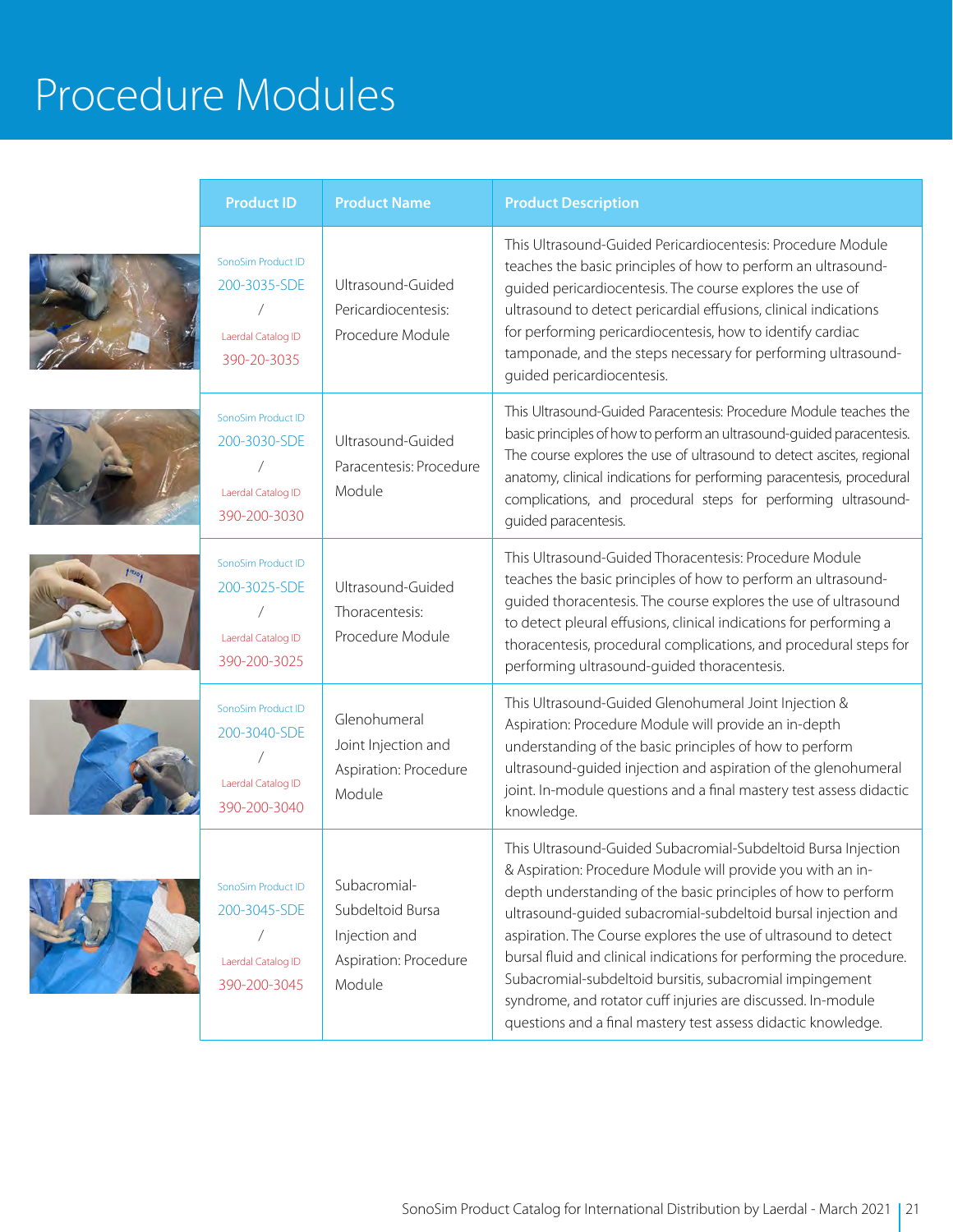### Procedure Modules

| <b>Product ID</b>                                                        | <b>Product Name</b>                                                    | <b>Product Description</b>                                                                                                                                                                                                                                                                                                                                                                                                                                                                          |
|--------------------------------------------------------------------------|------------------------------------------------------------------------|-----------------------------------------------------------------------------------------------------------------------------------------------------------------------------------------------------------------------------------------------------------------------------------------------------------------------------------------------------------------------------------------------------------------------------------------------------------------------------------------------------|
| SonoSim Product ID<br>200-3050-SDE<br>Laerdal Catalog ID<br>390-200-3050 | Bicep Tendon Sheath<br>Injection: Procedure<br>Module                  | This Ultrasound-Guided Biceps Tendon Sheath Injection:<br>Procedure Module will provide you with an in-depth<br>understanding of the basic principles of how to perform<br>ultrasound-quided biceps tendon sheath injection. The<br>Course explores the use of ultrasound to evaluate biceps<br>tendon pathologies and clinical indications for performing the<br>procedure. Biceps tendon ruptures, tenosynovitis, tendinosis,<br>partial tears, and tendon subluxation/dislocation are discussed. |
| SonoSim Product ID<br>200-3055-SDE<br>Laerdal Catalog ID<br>390-200-3055 | Acromioclavicular Joint<br>Injection & Aspiration:<br>Procedure Module | Coming Soon!                                                                                                                                                                                                                                                                                                                                                                                                                                                                                        |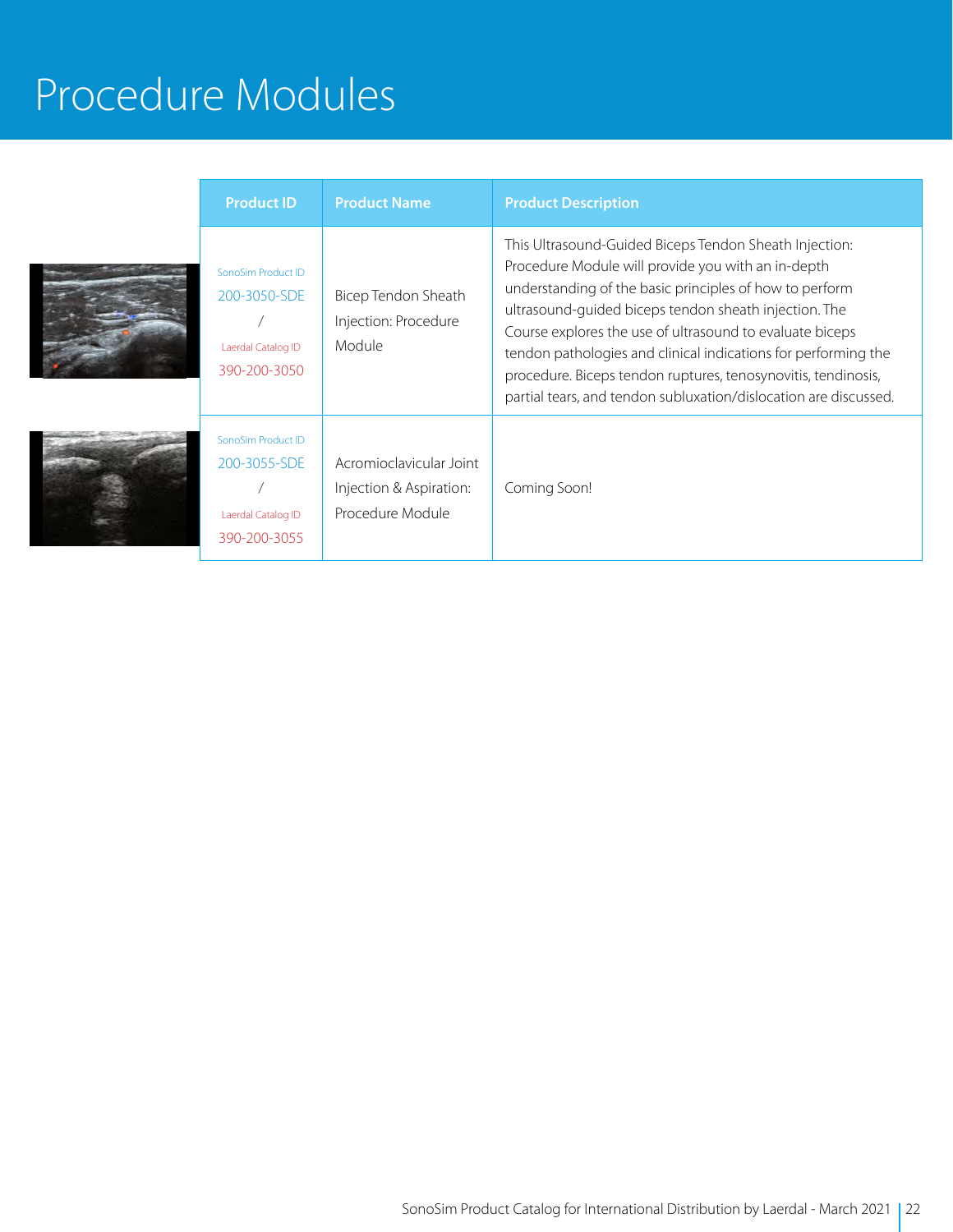# SonoSim® Case Upgrade

| <b>Product ID</b>                                                        | <b>Product Name</b>                                              | <b>Product Description</b>                                 |
|--------------------------------------------------------------------------|------------------------------------------------------------------|------------------------------------------------------------|
| SonoSim Product ID<br>200-1036-SDE<br>Laerdal Catalog ID<br>390-51285    | Intestinal/Biliary: Core<br>Clinical Module -<br>10-Case Upgrade | 10-Case Upgrade                                            |
| SonoSim Product ID<br>200-1046-SDE<br>Laerdal Catalog ID<br>390-51287    | OB/GYN: Core Clinical<br>Module -<br>10-Case Upgrade             | 10-Case Upgrade<br>*Includes Transvaginal Probe Attachment |
| SonoSim Product ID<br>200-1021-SDE<br>Laerdal Catalog ID<br>390-200-1021 | Cardiology: Core<br>Clinical Module -<br>10-Case Upgrade         | 10-Case Upgrade                                            |
| SonoSim Product ID<br>200-1071-SDE<br>Laerdal Catalog ID<br>390-200-1071 | RUSH: Core Clinical<br>Module -<br>5-Case Upgrade                | 5-Case Upgrade                                             |
| SonoSim Product ID<br>200-4020-SDE<br>Laerdal Catalog ID<br>390-200-1011 | Aorta/IVC: Core Clinical<br>Module - 10-Case<br>Upgrade          | 10 additional SonoSimulator® Cases                         |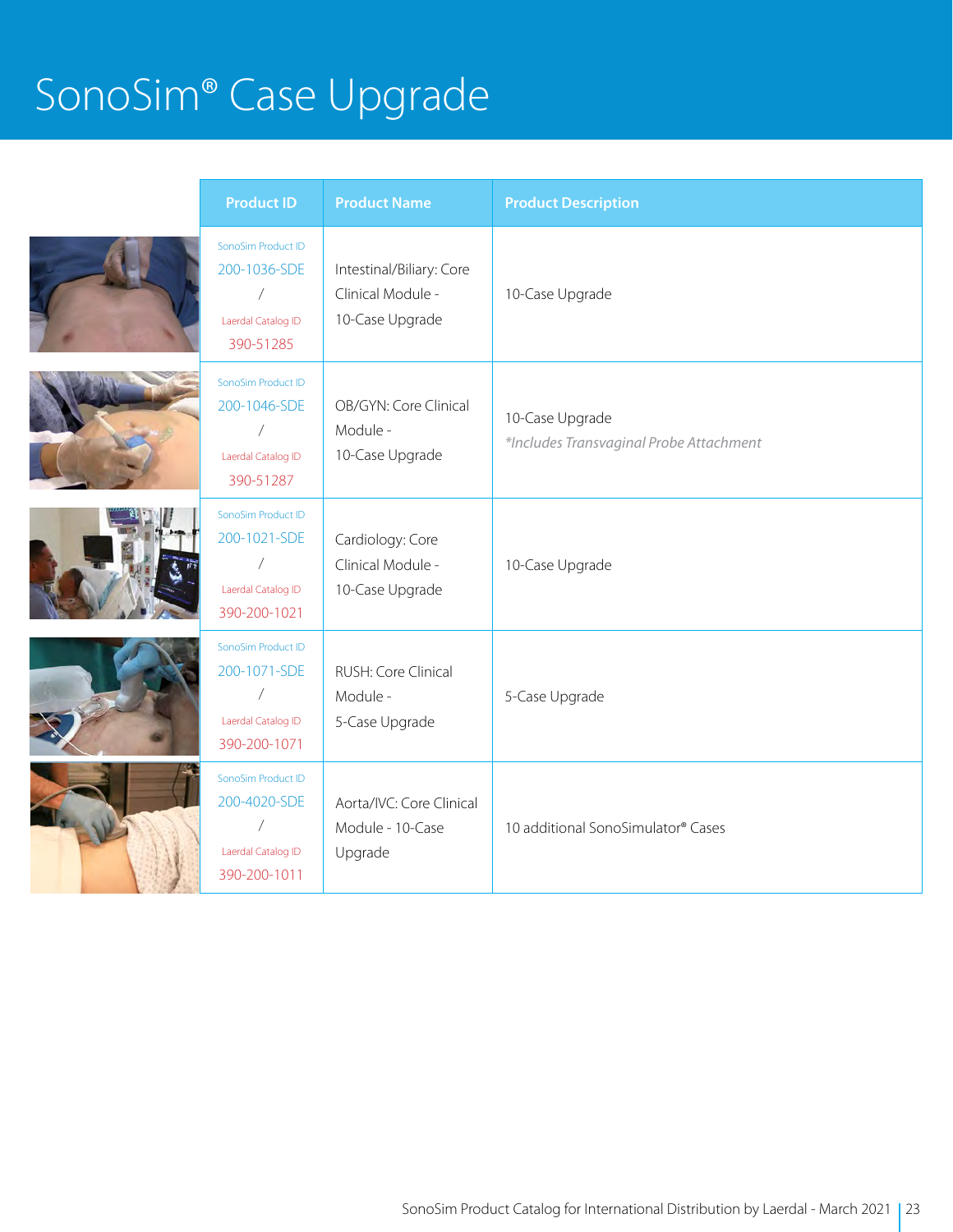### SonoSim LiveScan®















| <b>Product ID</b>                                                                          | <b>Product Name</b>                                                 | <b>Product Description</b>                                                                                    |  |
|--------------------------------------------------------------------------------------------|---------------------------------------------------------------------|---------------------------------------------------------------------------------------------------------------|--|
| SonoSim Product ID<br>100-5034-DLS<br>Laerdal Catalog ID<br>390-100-5034                   | SonoSim International<br>LiveScan Hardware                          | Includes SonoSim LiveScan Probe & Master Tag sheet<br>*Includes 2 Human Sets and 1 Manikin Set of Master Tags |  |
| SonoSim Product ID<br>200-8000-DLS<br>Laerdal Catalog ID<br>390-200-8000                   | SonoSim LiveScan <sup>®</sup> :<br>Trauma Care Package              | 10 eFAST Cases<br>*Includes SonoSim LiveScan® Trauma Care Tag Set                                             |  |
| SonoSim Product ID<br>200-8001-DLS<br>$\overline{ }$<br>Laerdal Catalog ID<br>390-200-8001 | SonoSim LiveScan <sup>®</sup> :<br>Critical Care Package            | 10 RUSH Cases<br>*Includes SonoSim LiveScan® Critical Care Tag Set                                            |  |
| SonoSim Product ID<br>200-8002-DLS<br>Laerdal Catalog ID<br>390-200-8002                   | SonoSim LiveScan®:<br>Cardiac Resuscitation<br>Package              | 10 Cardiac Resuscitation Cases<br>*Includes SonoSim LiveScan® Cardiac Resuscitation Tag Set                   |  |
| SonoSim Product ID<br>200-8003-DLS<br>Laerdal Catalog ID<br>390-200-8003                   | SonoSim LiveScan <sup>®</sup> :<br>Early Stage Pregnancy<br>Package | 10 Early Stage Pregnancy Cases<br>*Includes SonoSim LiveScan® Early Stage Pregnancy Tag Set                   |  |
| SonoSim Product ID<br>200-8004-DLS<br>Laerdal Catalog ID<br>390-200-8004                   | SonoSim LiveScan®:<br>Late Stage Pregnancy<br>Package               | 10 Late Stage Pregnancy Cases<br>*Includes SonoSim LiveScan® Late Stage Pregnancy Tag Set                     |  |
| SonoSim Product ID<br>200-8005-DLS<br>Laerdal Catalog ID<br>390-200-8005                   | SonoSim LiveScan®:<br>Hepatobiliary Package                         | 10 Hepatobiliary Cases<br>*Includes SonoSim LiveScan® Hepatobiliary Tag Set                                   |  |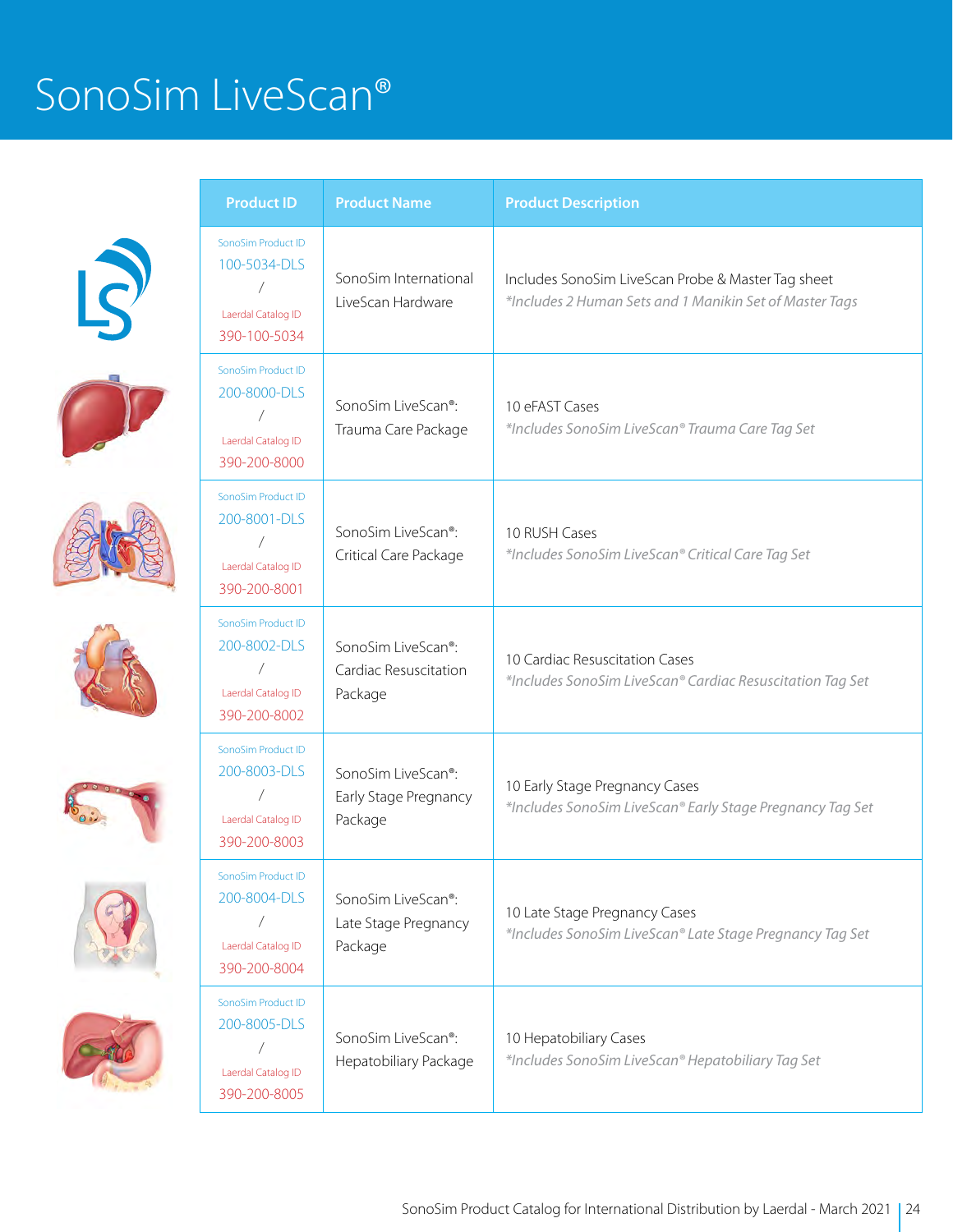#### SonoSim LiveScan®







| <b>Product ID</b><br><b>Product Name</b>                                                                        |                                                           | <b>Product Description</b>                                                                    |  |
|-----------------------------------------------------------------------------------------------------------------|-----------------------------------------------------------|-----------------------------------------------------------------------------------------------|--|
| SonoSim Product ID<br>200-8006-DLS<br>Laerdal Catalog ID<br>390-200-8006                                        | SonoSim LiveScan <sup>®</sup> :<br>Genitourinary Package  | 10 Genitourinary Cases<br>*Includes SonoSim LiveScan® Genitourinary Tag Set                   |  |
| SonoSim Product ID<br>200-8008-DLS<br>Laerdal Catalog ID<br>390-200-8008                                        | SonoSim<br>LiveScan® Infant<br>Neurosonography<br>Package | 10 Infant Neurosonography Cases<br>*Includes SonoSim LiveScan® Infant Neurosonography Tag Set |  |
| SonoSim Product ID<br>200-8007-DLS<br>SonoSim LiveScan®<br>Ocular Package<br>Laerdal Catalog ID<br>390-200-8007 |                                                           | 10 Ocular Cases<br>*Includes SonoSim LiveScan® Infant Neurosonography Tag Set                 |  |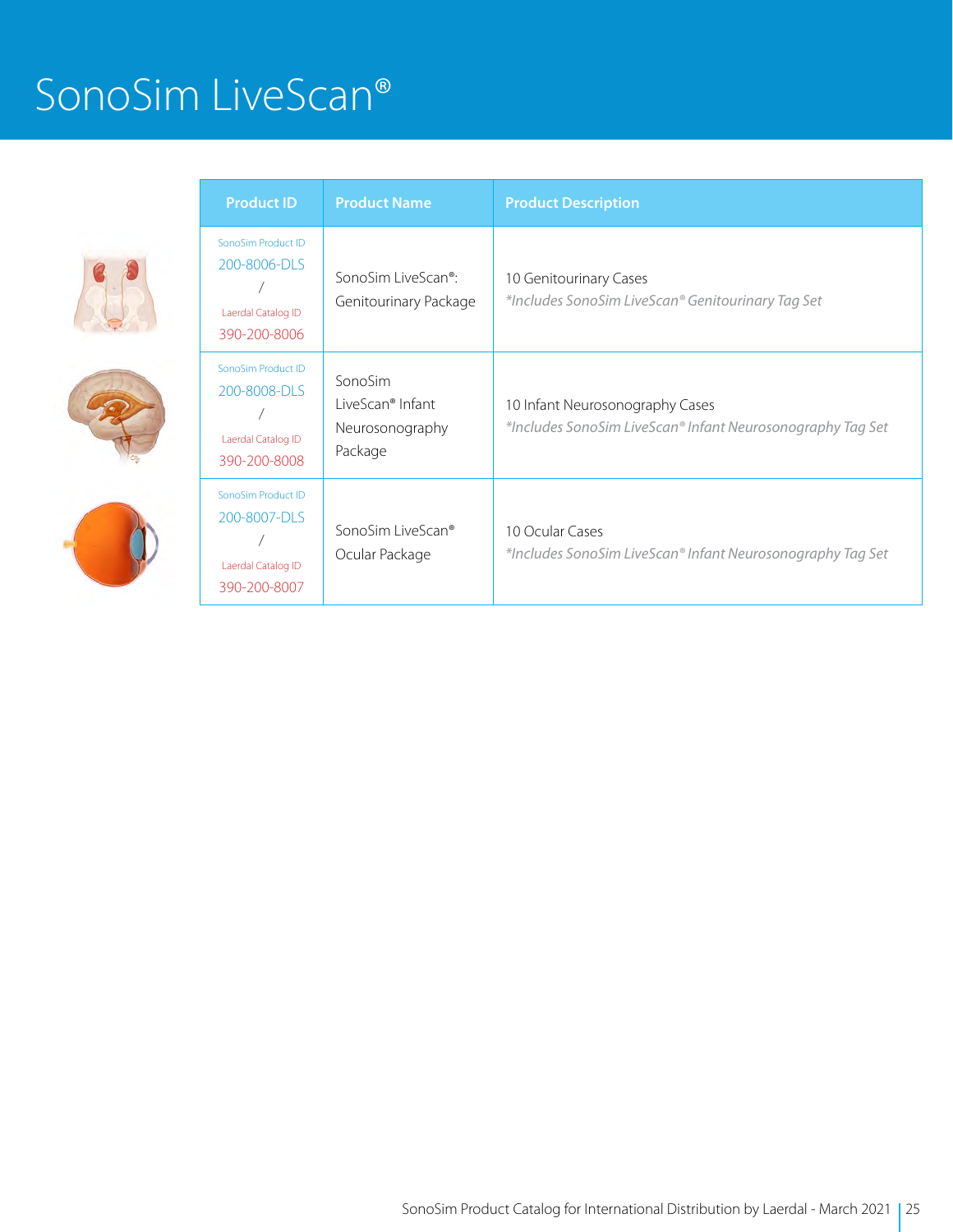#### SonoSim® Care



| <b>Product ID</b>                                                         | <b>Product Name</b> | <b>Product Description</b>                                                                                                                                                                                                                                                                                                                       |
|---------------------------------------------------------------------------|---------------------|--------------------------------------------------------------------------------------------------------------------------------------------------------------------------------------------------------------------------------------------------------------------------------------------------------------------------------------------------|
| SonoSim Product ID<br>300-1000-SDE<br>Laerdal Catalog ID<br>390-00056EXW1 | SonoSim® Care       | Provides repair or replacement coverage, for both parts and labor,<br>from SonoSim-authorized technicians.<br>Covers all three of the following elements for up to 5 years from<br>time of purchase:<br>1) SonoSim® Probe<br>2) SonoSimulator® laptop<br>3) Includes 50 seats for SonoSim® multi-user online access and<br>performance tracking. |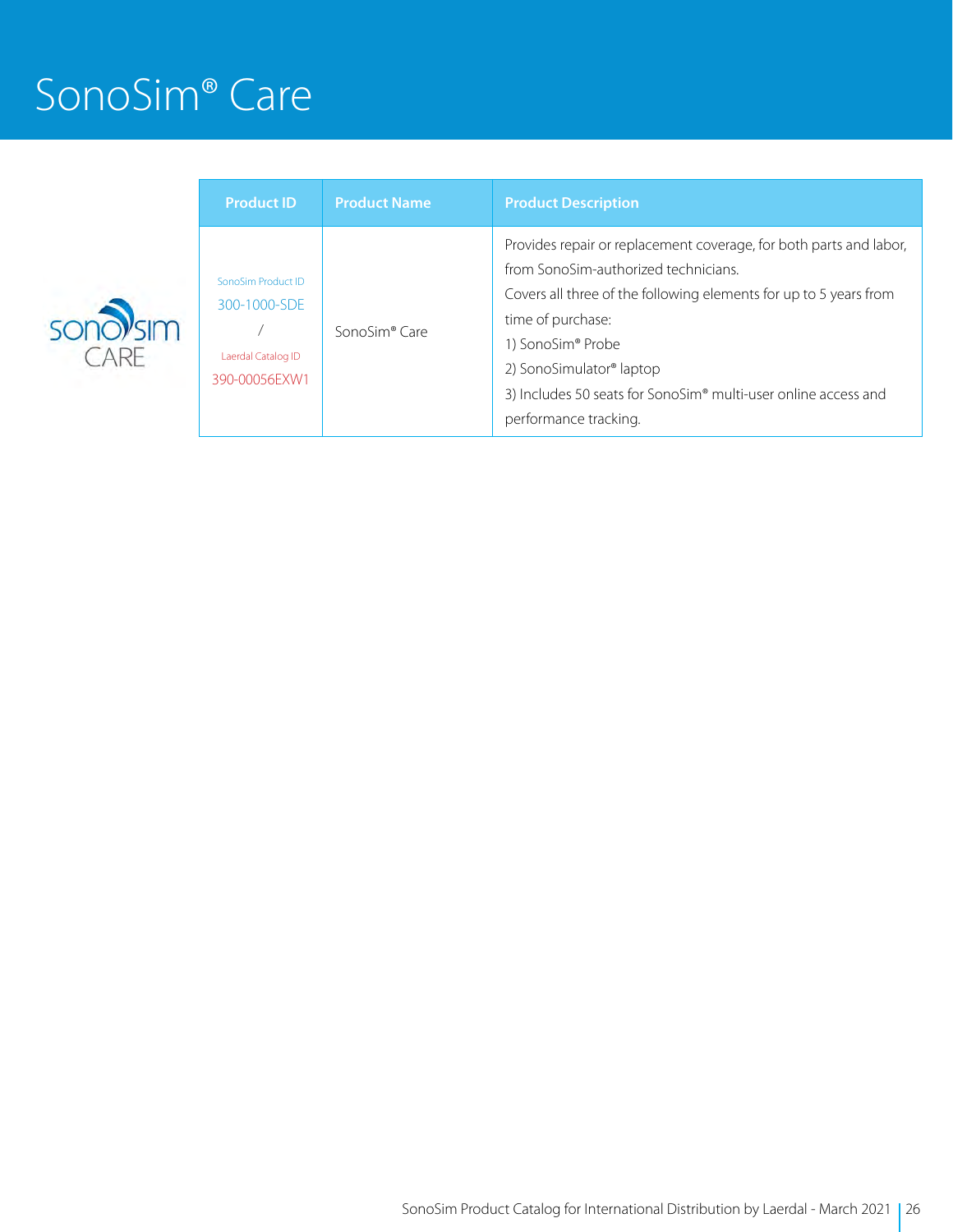











| <b>Product ID</b><br><b>Product Name</b> |                                                                                        |                                                                             | <b>Product Description</b>                          |  |
|------------------------------------------|----------------------------------------------------------------------------------------|-----------------------------------------------------------------------------|-----------------------------------------------------|--|
|                                          | SonoSim Product ID<br>100-1000-SDE<br>$\sqrt{2}$<br>Laerdal Catalog ID<br>390-12250    | SonoSim Probe®<br>Replacement                                               | Replacement probe for the SonoSim® Edition          |  |
|                                          | SonoSim Product ID<br>100-1001-DLS<br>$\sqrt{2}$<br>Laerdal Catalog ID<br>390-11550    | SonoSim LiveScan®<br>Probe Replacement                                      | Replacement probe for SonoSim LiveScan®             |  |
|                                          | SonoSim Product ID<br>100-1004-DLS<br>$\sqrt{2}$<br>Laerdal Catalog ID<br>390-100-1004 | SonoSim LiveScan®<br>Critical Care Tag Sheet<br>Replacement:<br>Human-Use   | Additional or replacement<br>SonoSim LiveScan® Tags |  |
|                                          | SonoSim Product ID<br>100-1005-DLS<br>Τ<br>Laerdal Catalog ID<br>390-100-1005          | SonoSim LiveScan®<br>Critical Care Tag Sheet<br>Replacement:<br>Manikin-Use | Additional or replacement<br>SonoSim LiveScan® Tags |  |
|                                          | SonoSim Product ID<br>100-1006-DLS<br>Laerdal Catalog ID<br>390-100-1006               | SonoSim LiveScan®<br>Trauma Care Tag Sheet<br>Replacement:<br>Human-Use     | Additional or replacement<br>SonoSim LiveScan® Tags |  |
|                                          | SonoSim Product ID<br>100-1007-DLS<br>$\sqrt{2}$<br>Laerdal Catalog ID<br>390-100-1007 | SonoSim LiveScan®<br>Trauma Care Tag Sheet<br>Replacement:<br>Manikin-Use   | Additional or replacement<br>SonoSim LiveScan® Tags |  |
|                                          | SonoSim Product ID<br>100-1008-SDE<br>$\sqrt{2}$<br>Laerdal Catalog ID<br>390-100-1008 | Transvaginal<br>Probe Attachment<br>Replacement                             | Replacement for Transvaginal Probe Attachment       |  |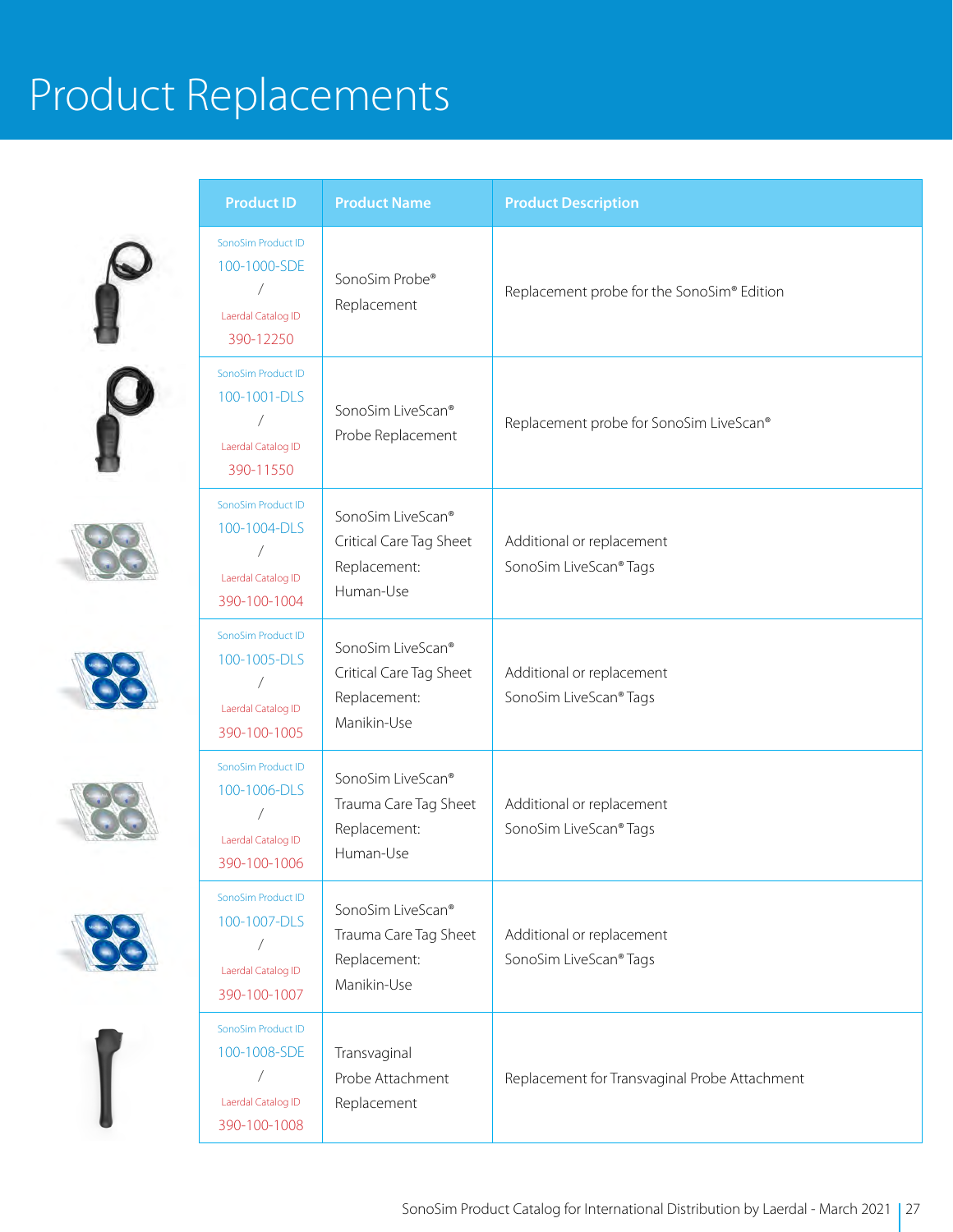













| <b>Product ID</b><br><b>Product Name</b> |                                                                                                                                                                              |                                                                                     | <b>Product Description</b>                                                       |  |
|------------------------------------------|------------------------------------------------------------------------------------------------------------------------------------------------------------------------------|-------------------------------------------------------------------------------------|----------------------------------------------------------------------------------|--|
|                                          | SonoSim Product ID<br>100-1010-SDE<br>$\sqrt{2}$<br>Laerdal Catalog ID<br>390-100-1010                                                                                       | SonoSim® Laptop<br>Replacement                                                      | SonoSim-certified laptop replacement with purchased SonoSim<br>content installed |  |
|                                          | SonoSim Product ID<br>100-1015-DLS<br>$\sqrt{2}$<br>Laerdal Catalog ID<br>390-100-1015                                                                                       | SonoSim LiveScan®<br>Cardiac Resuscitation<br>Tag Sheet Replacement:<br>Human-Use   | Additional or replacement SonoSim LiveScan® Tags                                 |  |
|                                          | SonoSim Product ID<br>100-1016-DLS<br>$\sqrt{2}$<br>Laerdal Catalog ID<br>390-100-1016                                                                                       | SonoSim LiveScan®<br>Cardiac Resuscitation<br>Tag Sheet Replacement:<br>Manikin-Use | Additional or replacement SonoSim LiveScan® Tags                                 |  |
|                                          | SonoSim Product ID<br>100-1017-DLS<br>$\sqrt{2}$<br>Laerdal Catalog ID<br>390-100-1017                                                                                       | SonoSim LiveScan®<br>Early Stage Pregnancy<br>Tag Sheet Replacement:<br>Human-Use   | Additional or replacement SonoSim LiveScan® Tags                                 |  |
|                                          | SonoSim Product ID<br>100-1018-DLS<br>Laerdal Catalog ID<br>390-100-1018                                                                                                     | SonoSim LiveScan®<br>Early Stage Pregnancy<br>Tag Sheet Replacement:<br>Manikin-Use | Additional or replacement SonoSim LiveScan® Tags                                 |  |
|                                          | SonoSim Product ID<br>100-1019-DLS<br>$\sqrt{2}$<br>Laerdal Catalog ID<br>390-100-1019                                                                                       | SonoSim LiveScan®<br>Late Stage Pregnancy<br>Tag Sheet Replacement:<br>Human-Use    | Additional or replacement SonoSim LiveScan® Tags                                 |  |
|                                          | SonoSim Product ID<br>SonoSim LiveScan®<br>100-1020-DLS<br>Late Stage Pregnancy<br>$\sqrt{2}$<br>Tag Sheet Replacement:<br>Laerdal Catalog ID<br>Manikin-Use<br>390-100-1029 |                                                                                     | Additional or replacement SonoSim LiveScan® Tags                                 |  |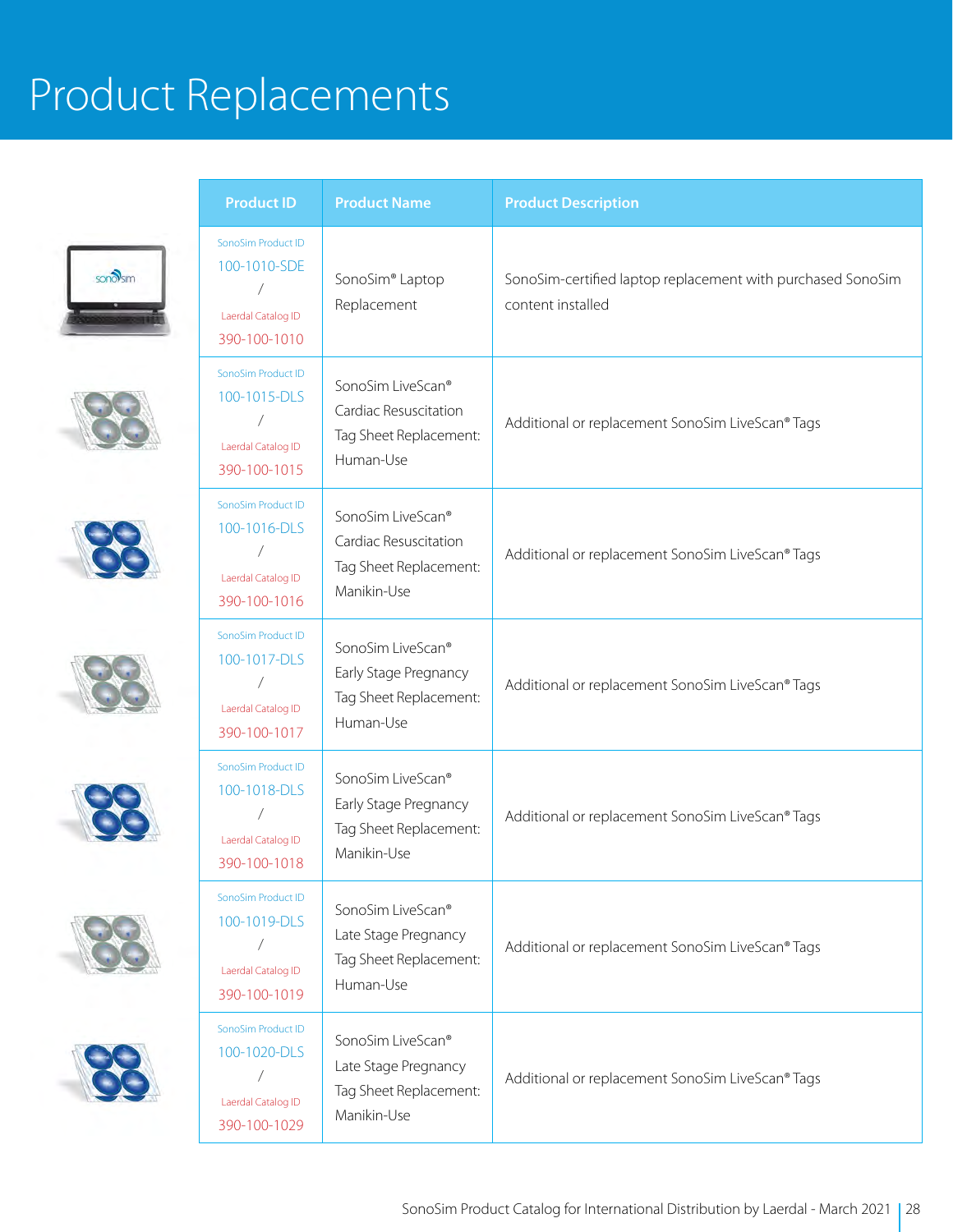













| <b>Product ID</b>                                                                                                                                                                | <b>Product Name</b>                                                                                                                               | <b>Product Description</b>                       |  |
|----------------------------------------------------------------------------------------------------------------------------------------------------------------------------------|---------------------------------------------------------------------------------------------------------------------------------------------------|--------------------------------------------------|--|
| SonoSim Product ID<br>100-1050-DLS<br>Laerdal Catalog ID<br>390-100-1050                                                                                                         | SonoSim LiveScan®<br>Hepatobiliary Tag Sheet<br>Replacement:<br>Human-Use                                                                         | Additional or replacement SonoSim LiveScan® Tags |  |
| SonoSim Product ID<br>SonoSim LiveScan®<br>100-1051-DLS<br>Hepatobiliary Tag Sheet<br>Replacement:<br>Laerdal Catalog ID<br>Manikin-Use<br>390-100-1051                          |                                                                                                                                                   | Additional or replacement SonoSim LiveScan® Tags |  |
| SonoSim Product ID<br>100-1053-DLS<br>Laerdal Catalog ID<br>390-100-1053                                                                                                         | SonoSim LiveScan®<br>Genitourinary Tag<br>Sheet Replacement:<br>Human-Use                                                                         | Additional or replacement SonoSim LiveScan® Tags |  |
| SonoSim Product ID<br>100-1054-DLS<br>Laerdal Catalog ID<br>390-100-1054                                                                                                         | SonoSim LiveScan®<br>Genitourinary Tag<br>Sheet Replacement:<br>Manikin-Use<br>SonoSim LiveScan®<br>Ocular Tag Sheet<br>Replacement:<br>Human-Use | Additional or replacement SonoSim LiveScan® Tags |  |
| SonoSim Product ID<br>100-1056-DLS<br>Laerdal Catalog ID<br>390-100-1056                                                                                                         |                                                                                                                                                   | Additional or replacement SonoSim LiveScan® Tags |  |
| SonoSim Product ID<br>100-1057-DLS<br>Ϊ<br>Laerdal Catalog ID<br>390-100-1057                                                                                                    | SonoSim LiveScan®<br>Ocular Tag Sheet<br>Replacement:<br>Manikin-Use                                                                              | Additional or replacement SonoSim LiveScan® Tags |  |
| SonoSim Product ID<br>SonoSim LiveScan®<br>100-1061-DLS<br>Infant Neurosonography<br>$\overline{1}$<br>Tag Sheet Replacement:<br>Laerdal Catalog ID<br>Human-Use<br>390-100-1061 |                                                                                                                                                   | Additional or replacement SonoSim LiveScan® Tags |  |